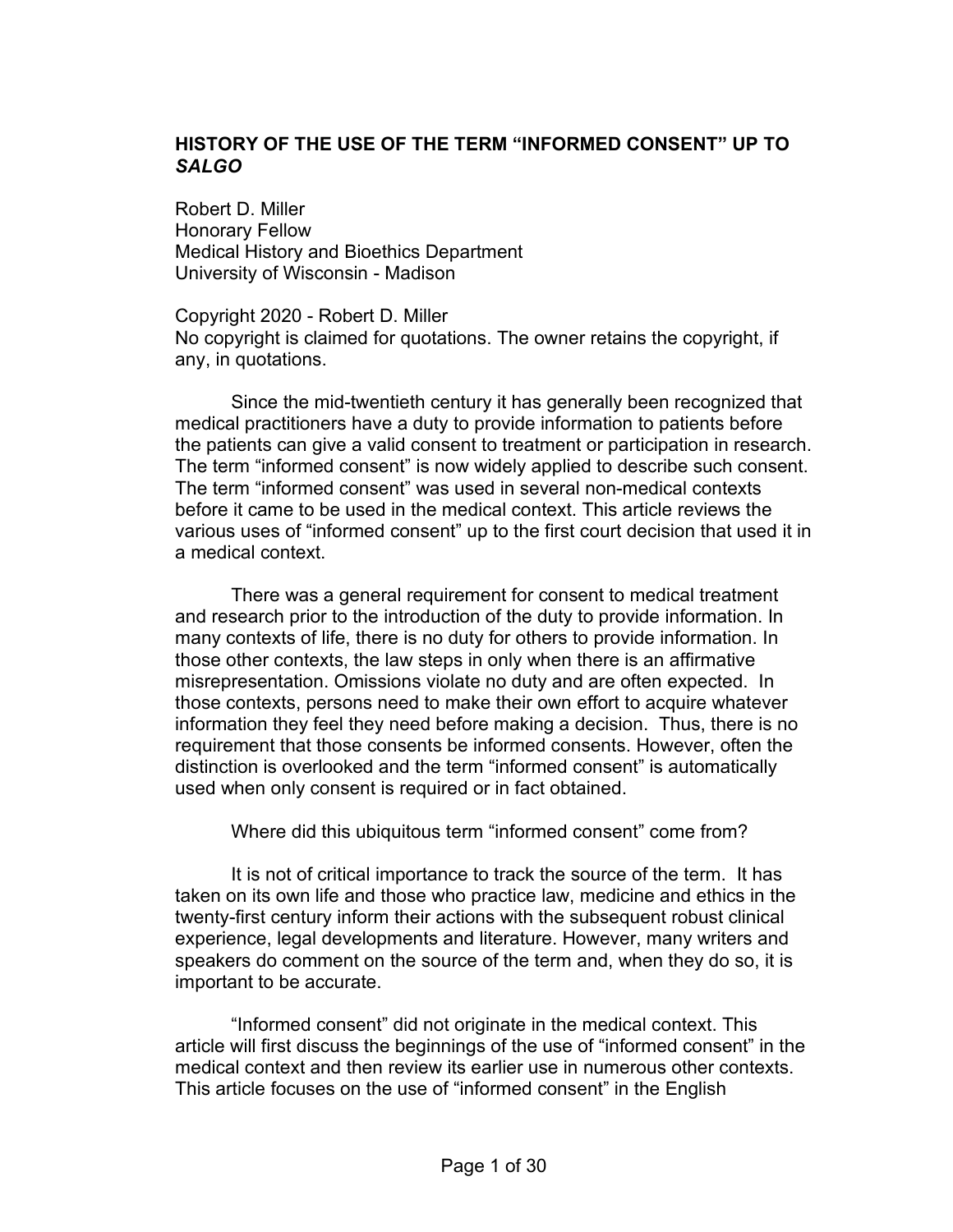language. Parallel terms in other languages are beyond the scope of this article.

This article was created by searching several databases of full text articles and books that are available online or through subscribed services at the University of Wisconsin-Madison libraries. It is likely that additional uses of the term will be discovered as more materials become available for such searches.

# **MEDICAL CONTEXT**

### **CLINICAL MEDICINE**

### **SALGO V. LELAND STANFORD JR. UNIVERSITY BOARD OF TRUSTEES**

The first time "informed consent" appeared in an American court decision in a medical context was on October 22, 1957 in a malpractice decision of the California Court of Appeals - *Salgo v. Leland Stanford Jr. University Board of Trustees*. **[1](#page-1-0)**

Judge Absalom F. Bray**[2](#page-1-1)** included the following in his decision in the *Salgo* case:

A physician violates his duty to his patient and subjects himself to liability if he withholds any facts which are necessary to form the basis of an intelligent consent by the patient to the proposed treatment. Likewise the physician may not minimize the known dangers of a procedure or operation in order to induce his patient's consent. At the same time, the physician must place the welfare of his patient above all else and this very fact places him in a position in which he sometimes must choose between two alternative courses of action. One is to explain to the patient every risk attendant upon any surgical procedure or operation, no matter how remote; this may well result in alarming a patient who is already unduly apprehensive and who may as a result refuse to undertake surgery in which there is in fact minimal risk; it may also result in actually increasing the risks by reason of the physiological results of the apprehension itself. The other is to recognize that each patient presents a separate problem, that the patient's mental and emotional condition is important and in

<span id="page-1-0"></span>**<sup>1</sup>** Salgo v. Leland Stanford Jr. University Board of Trustees, 154 Cal. App. 2d 560, 317 P.2d 170, (1st App. Dist. Oct. 22, 1957).

<span id="page-1-1"></span>**<sup>2</sup>** Judge Bray (1889-1987) served full-time on the California Court of Appeals from 1946 to 1964 and was presiding judge from 1959 to 1964. He continued to serve on a part-time basis until 1983. *A. Bray, former appeal court chief dies*, LOS ANGELES TIMES, January 3, 1987.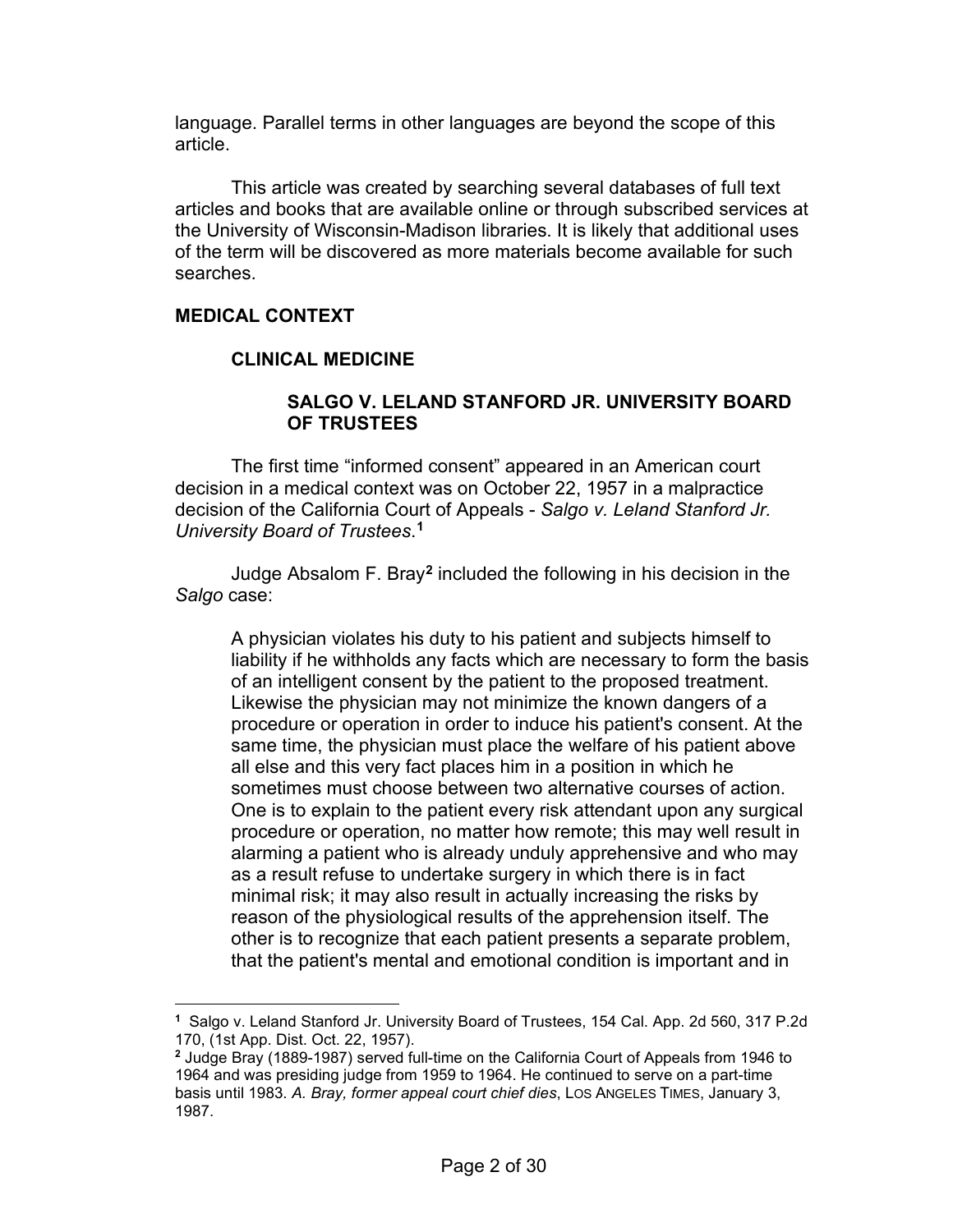certain cases may be crucial, and that in discussing the element of risk a certain amount of discretion must be employed consistent with the full disclosure of facts necessary to an informed consent. **[3](#page-2-0)** [Underlining the term "informed consent" in the quotations in this paper is added.]

This paragraph of the court's opinion was copied verbatim from a friend of the court brief submitted by Paul G. Gebhard, a Chicago attorney, on behalf of the American College of Surgeons. **[4](#page-2-1)** It is ironic that the term that later caused so much concern among surgeons was first introduced in a malpractice court decision through the words of a brief filed on the behalf of their national organization. Gebhard is often credited with introducing the term "informed consent."**[5](#page-2-2)** Gebhard deserves the credit for first use of the term "informed consent" in a medically related court decision, but he did not coin the term. Although the widespread use of the term by courts and medical, legal and ethics writers began with *Salgo*, it had been used in medical and other contexts decades before *Salgo*.

Like several other important decisions in the history of consent, such as *Schloendorff v. Society of New York Hospital*, **[6](#page-2-3)** the *Salgo* decision ultimately favored the physicians and hospital, not the patient. In July 1955, the jury and the trial court in *Salgo* had ruled in favor of the patient.**[7](#page-2-4)** The appellate court threw out this ruling based on errors in the jury instructions and authorized a new trial. The surgeons were most concerned about issues other than consent. The trial court had ruled that it was negligent to delegate the performance of risky procedures to resident surgeons or other assistants and that it was negligent to use a higher dosage of drug than was recommended in the manufacturer's label. In October 1956, Dr. I.S. Rivlin, chairman of the Board of Regents of the American College of Surgeons spoke about these concerns in San Francisco. The reports of Dr. Rivlin's remarks did not mention the consent issue.**[8](#page-2-5)** To the relief of the American

<span id="page-2-0"></span>**<sup>3</sup>** 154 Cal. App. 2d 560, at 578, 317 P.2d 170, at 181. Most of the Salgo court decision including this paragraph was published by the American Medical Association without commentary in *Salgo v. Stanford University Hospital et al.,* JAMA, 186(4):379-384 (Jan 25, 1958).

<span id="page-2-1"></span>**<sup>4</sup>** Jay Katz. THE SILENT WORLD OF DOCTOR AND PATIENT (New York: Free Press 1984), 60, citing American College of Surgeon's Brief as Amicus Curiae in Support of Defendant and Appellant Frank Gerbode (1956).

<span id="page-2-2"></span>**<sup>5</sup>** *P.G. Gebhard, 69, developer of the term informed consent,* NEW YORK TIMES, Aug. 27, 1997, D21; *Paul G. Gebhard, 69*, CHICAGO TRIBUNE, Aug. 22, 1997.

<span id="page-2-3"></span>**<sup>6</sup>** 211 N.Y. 125, 105 N.E. 92 (April 14, 1914) [ruling for hospital on grounds of charitable immunity]

<span id="page-2-4"></span>**<sup>7</sup>** *\$250,000 damage award against hospital, physician*, SAN FRANCISCO CHRONICLE, July 18, 1955, 4; *S.F. Clerk wins \$250,000 suit*, OAKLAND TRIBUNE (Cal.), July 16, 1955, 23.

<span id="page-2-5"></span>**<sup>8</sup>** *Surgeon's warning: Malpractice suits called peril*, SAN FRANCISCO CHRONICLE, Oct. 14,

<sup>1956, 5;</sup> *Suits menace modern surgery, says Dr. Rivlin*. OAKLAND TRIBUNE (Cal.), Oct. 14, 1956, 16-A; Leonard Engel, *Doctors fear scientific setback*, SYRACUSE HERALD AMERICAN (NY), Nov. 4, 1956, 1 & 3.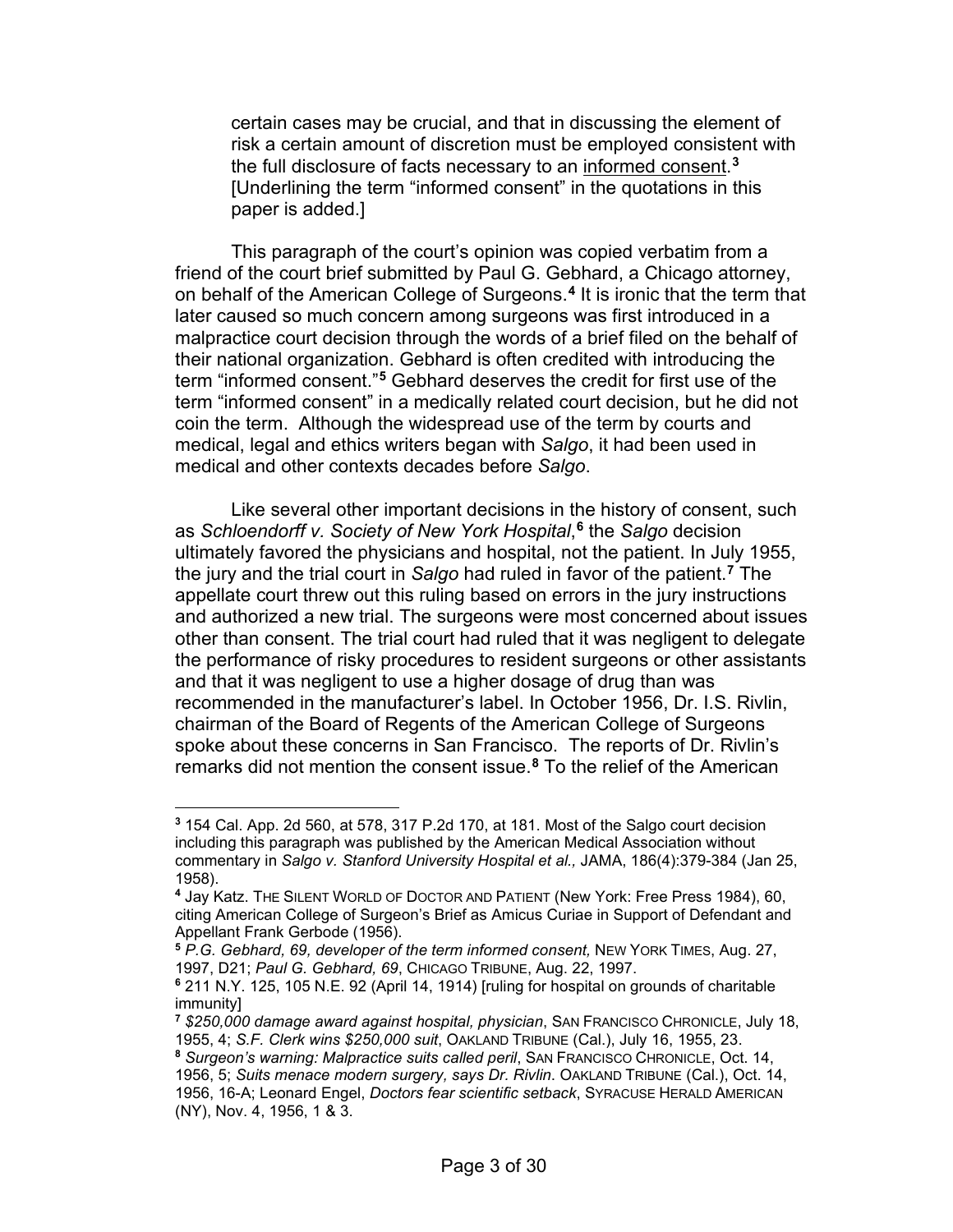College of Surgeons, the appellate court found these rulings to be erroneous. One of the other errors dealt with the instructions on the consent issue. The paragraph after the one quoted above states:

The instruction should be modified to inform the jury that the physician has such discretion consistent, of course, with full disclosure of facts necessary to an informed consent.**[9](#page-3-0)**

Some commentators have noted that this formulation left courts and practitioners with the difficulty of reconciling the discretion to withhold information with the duty to disclose information, until later court decisions established the priority of disclosure.**[10](#page-3-1)**

### **USE OF TERM "INFORMED CONSENT" IN 1956-1957**

In 1956 the medico-legal department of the American Medical Association (AMA) conducted a survey of over 7500 members of the AMA concerning their opinions about malpractice cases. Although court decisions and insurance rates had increased, doctors showed surprisingly little concern about malpractice cases. Nonetheless, the AMA and the American Hospital Association believed that steps could be taken to reduce the incidence of malpractice suits. One approach was through closer control of the medical record. Through publications of these organization and their affiliated state organizations, they sought to increase the use of signed forms. This explains in part the increased organizational attention to consent during this period.**[11](#page-3-2)**

The term "informed consent" was in use in a few publications of the American Medical Association and other Chicago-based medical organizations in late 1956 and early 1957 before the *Salgo* court decision. It is not clear whether Gebhard was responsible for those uses or the term was in use in these circles from some other source. Gebhard submitted the brief in the *Salgo* case in late 1956. He undoubtedly had discussions with his client about the brief before its submission; good legal practice and professional ethics would have dictated such conversations and ultimate client approval of the brief.**[12](#page-3-3)**

One of the earlier uses of "informed consent" in the non-experimental medical context was a statement about ghost surgery and the role of resident surgeons in the operating room that was adopted by American

<span id="page-3-0"></span>**<sup>9</sup>** 154 Cal. App. 2d 560, at 578, 317 P.2d 170, at 181.

<span id="page-3-1"></span>**<sup>10</sup>** E.g., Jay Katz. THE SILENT WORLD OF DOCTOR AND PATIENT (New York: Free Press 1984), 60-65.

<span id="page-3-2"></span>**<sup>11</sup>** Neal C. Hogan, UNHEALED WOUNDS: MEDICAL MALPRACTICE IN THE TWENTIETH CENTURY (New York: LFB Scholarly 2003), at 124-125.

<span id="page-3-3"></span>**<sup>12</sup>** See supra note 3.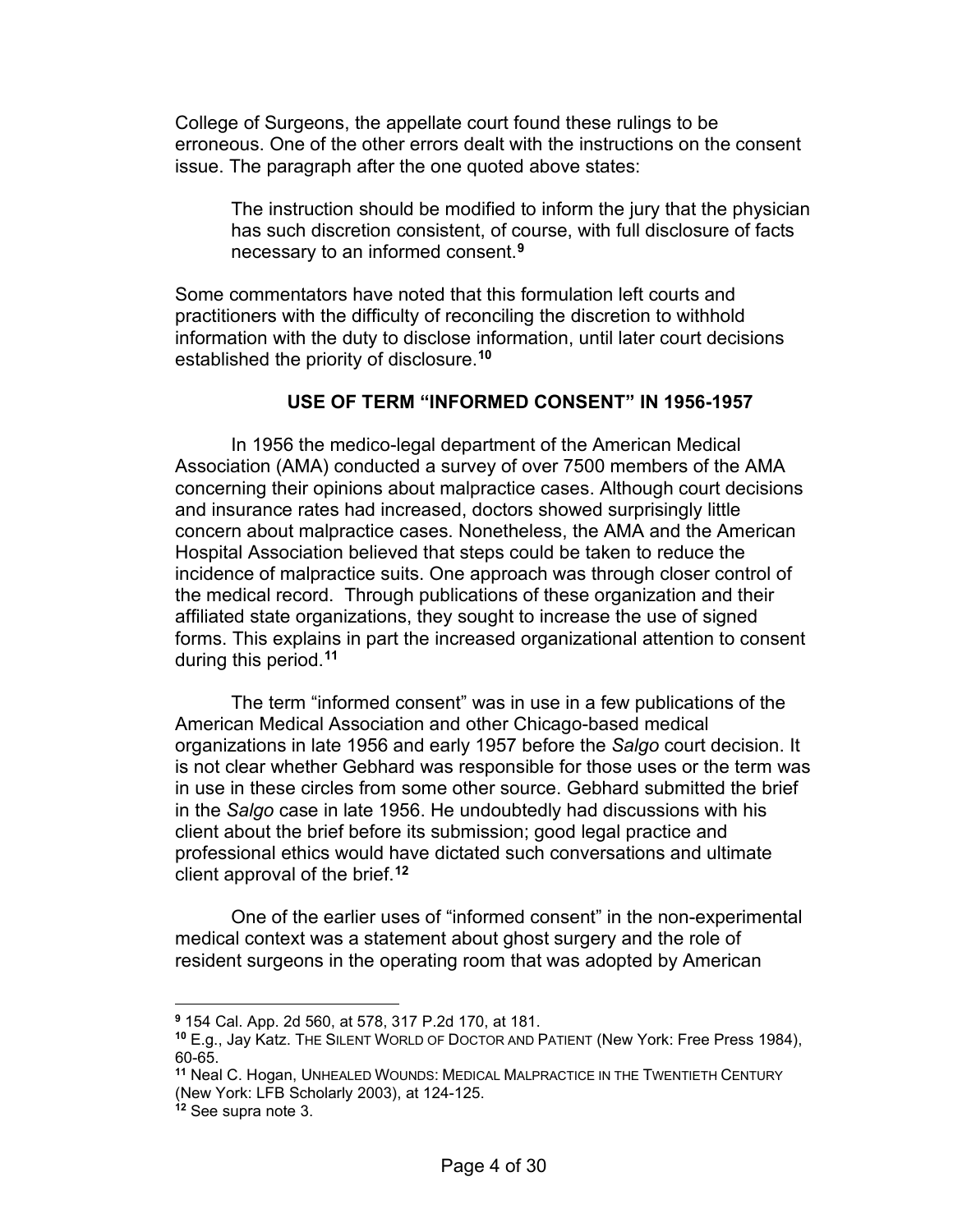Board of Surgery on April 9, 1956. The Conference Committee on Graduate Training in Surgery (formed by the American College of Surgeons, the American Board of Surgery and the American Medical Association to coordinate standards for surgical residency programs) formulated the statement:

Since the informed consent of the patient is a moral and legal prerequisite to the performance of a surgical operation, every patient about to undergo surgical operation, or his legal guardian, should have full and complete knowledge of the identity of his surgeon….**[13](#page-4-0)**

The statement was later approved by the Board of Regents of the American College of Surgeons, the American Medical Association, and the Joint Commission on the Accreditation of Hospitals. In June 1957 in an article on moral theology by John J. Lynch, the statement (with the term "informed consent") was reprinted in a discussion of ghost surgery.**[14](#page-4-1)**

The September 7, 1957 issue of the JOURNAL OF THE AMERICAN MEDICAL ASSOCIATION included an article by the Law Department of the American Medical Association (AMA) entitled *Consent to operations and other procedures*. The article announced that it was the first of a series of six articles on medico-legal forms and that the AMA would soon be publishing a book containing the material from the six articles. The article included:

The consent given must be an informed consent with an understanding of what is to be done and of the risks involved.**[15](#page-4-2)**

On September 27, 1957, the Legal Department of the American Medical Association published the booklet entitled MEDICOLEGAL FORMS WITH LEGAL ANALYSIS. It contained the above sentence using the term "informed consent."**[16](#page-4-3)**

There were some publications in 1956 and 1957 by persons associated with organized medicine that addressed consent in the clinical context and did not use the term "informed consent," so there is no indication the term was in general use at that time. Louis J. Regan used the term "understanding'" consent in his medical malpractice book in 1956.**[17](#page-4-4)** Robert

<span id="page-4-0"></span>**<sup>13</sup>** *Ghosting is out*, MASSACHUSETTS PHYSICIAN, Jan. 1957, 98.

<span id="page-4-1"></span>**<sup>14</sup>** John J. Lynch, *Notes on moral theology*, THEOLOGICAL STUDIES, 18(2):216-248, at 234 (June 1, 1957).

<span id="page-4-4"></span><span id="page-4-3"></span><span id="page-4-2"></span>**<sup>15</sup>** *Consent to operations and other procedures*, JAMA, 165(1):65-70, at 66 (Sept. 7, 1957). **<sup>16</sup>** American Medical Association, Law Department, MEDICOLEGAL FORMS, WITH LEGAL ANALYSIS (Chicago: American Medical Association 1957), 1. The publication date is from Copyright Office, Library of Congress, BOOKS AND PAMPHLETS INCLUDING SERIALS AND CONTRIBUTIONS TO PERIODICALS - JULY-DECEMBER 1957, Catalog of Copyright Entries, Third Series, Vol. II, Part 1, Number 2 (Washington, D.C.: Library of Congress 1958), 934. **<sup>17</sup>** Louis J. Regan, DOCTOR AND PATIENT AND THE LAW (3d Edition) (1956), at 83,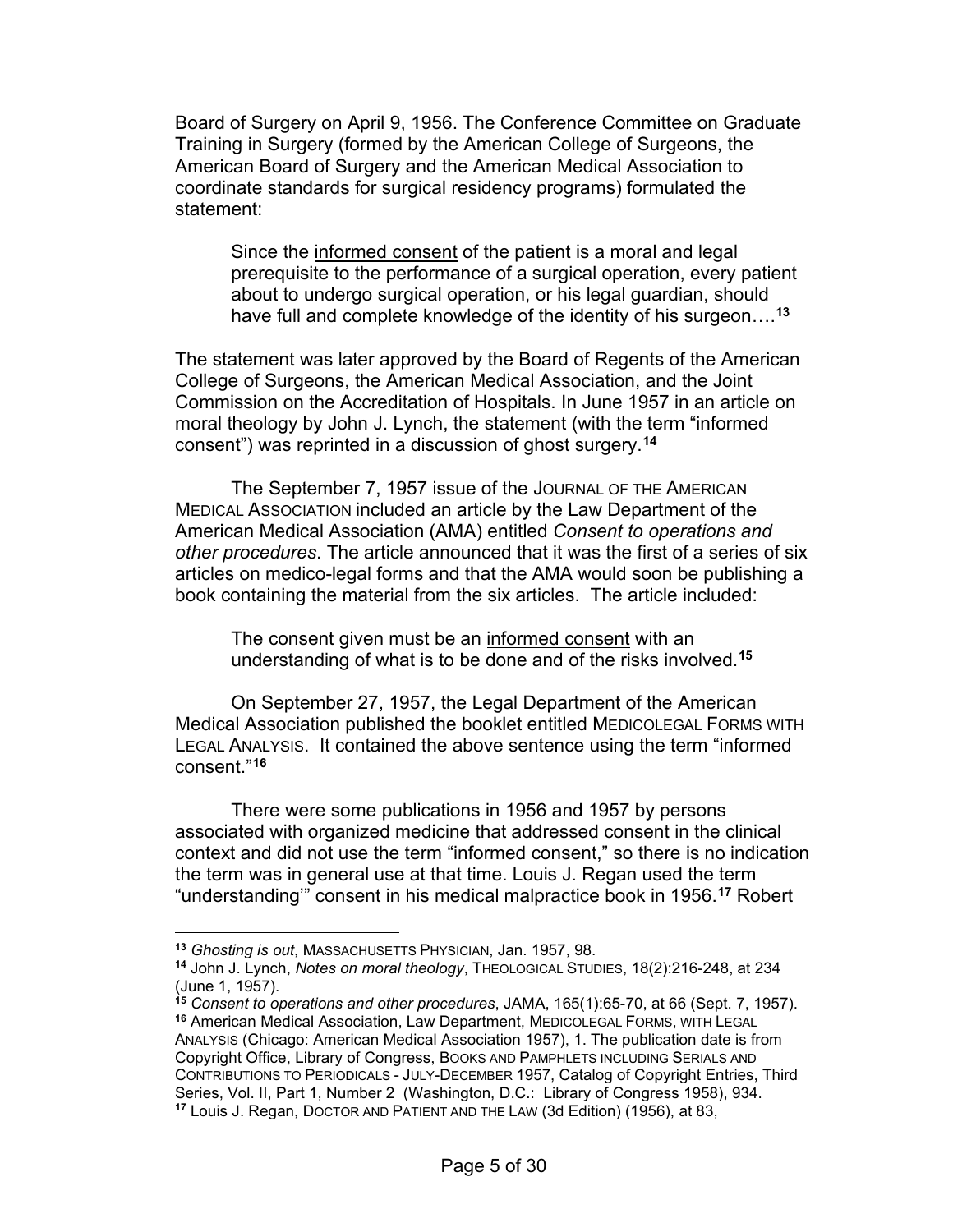S. Meyers gave a presentation on April 9, 1956 to the Ohio State Surgical Association that was published in the Bulletin of the American College of Surgeon in its September-October 1956 issue. In the course of advocating formal surgical training in a residency program in lieu of training through preceptorship, he discussed the matter of informing the patient, but did not use the term "informed consent."

There are other grave deficiencies in training obtained by preceptorship; it runs the very real risk of violating the fundamental honesty which must exist between the physician and his patient, unless the physician informs his private patient that he is learning to do this surgical procedure under the tutelage of a more competent surgeon. As it is unlikely that the patient would stand for his, it is equally unlikely that the patient will be so informed. There is no place for deceit in the practice of medicine.**[18](#page-5-0)**

Later in the article he mentions the College of Surgeons position on ghost surgery, again without using the term "informed consent" even though the full position statement used the term as discussed previously.

In the case of surgical patients, the Board of Regents of the College, after due deliberation, issued the following opinion concerning the training of resident is surgery and surgical patients: "Ghost surgery is that surgery in which the patient is not informed of, or is misled as to, the identity of the operating surgeon."**[19](#page-5-1)**

The same issue of the Bulletin contains an article prepared with the American College of Surgeon's Professional Liability Program advisor that discusses malpractice concerns. As to standard surgery it discusses only obtaining written consent, with no mention of providing information to the patient.

Sometimes liability is incurred because the surgeon and the hospital have failed to obtain proper written consent to perform the indicated operative procedure.**[20](#page-5-2)**

Later in the article there is a discussion of providing information to patients when innovative therapy is used.

<span id="page-5-0"></span>**<sup>18</sup>** *What every surgeon should know today*, BULLETIN OF THE AMERICAN COLLEGE OF SURGEONS, 41(5):207-208,426-428 (Sep.-Oct. 1956), at 426. **<sup>19</sup>** Ibid., at 429.

<span id="page-5-2"></span><span id="page-5-1"></span>**<sup>20</sup>** *Operating room is focal point of malpractice hazard, careful study and effort are needed to reduce risk*, BULLETIN OF THE AMERICAN COLLEGE OF SURGEONS, 41(5):255-258 (Sep.-Oct. 1956), at 257.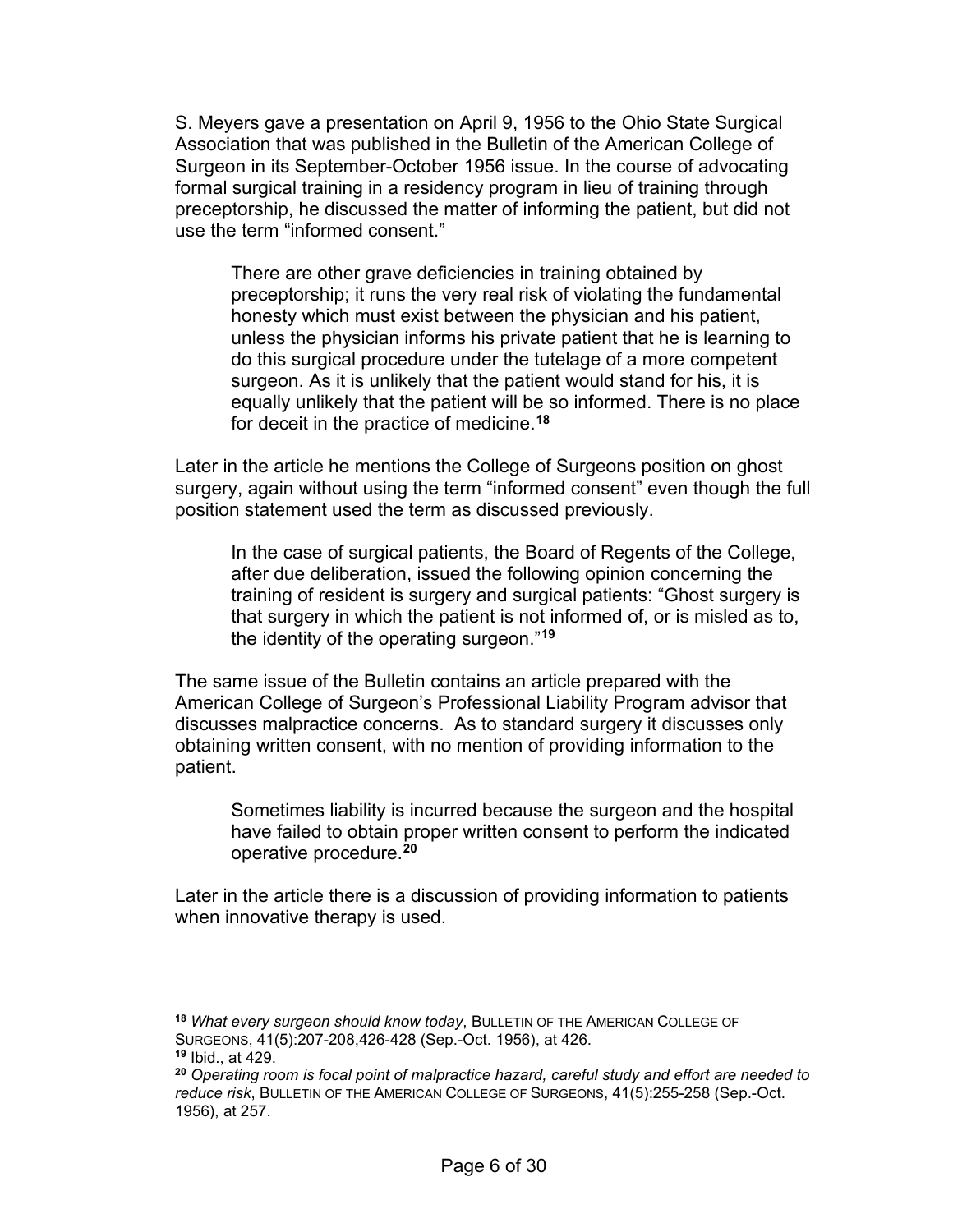In critical cases, the surgeon may be called on, using his own best judgment, to try procedures that go beyond the usual, standard methods and may border on experimentation. When confronted with this situation, the surgeon should not undertake the "radical" procedure without consultation, and, if possible, the patient or a member of the patient's family should be fully apprised of what is being done, and give his consent.**[21](#page-6-0)**

The WISCONSIN MEDICAL JOURNAL published an article on tips to avoid malpractice in its January 1957 issue. One tip was to "be sure to get written consent for operations." A model consent form is included. The discussion of providing information was:

Special attention should be given to operations which might or are likely to result I sterility. The trend of the cases in recent years indicates that it is extremely unwise to pursue a course of treatment that is self-hazardous or capable of producing harmful effect without securing a written statement from the patient or from someone legally responsible for the patient - a statement which clearly expresses understanding and consent to the specific treatment.**[22](#page-6-1)**

### **USE OF TERM IN CLINICAL CONTEXT PRIOR TO 1956**

Two uses of the term "informed consent" in a clinical context have been found before 1956.

In 1952 in the CURRENT LIST OF MEDICAL LITERATURE published by the Armed Forces Medical Library, the French article by Adrien Peytel entitled *De la nécessité d'un consentement éclairé en cas d'électro-choc*, from the September 1951 issue of PARIS MEDICAL, was translated as *Necessity of informed consent in case of electro-shock*. **[23](#page-6-2)**

Adrien Peytel was a lawyer at the Cour d'Appel (Court of Appeal) in Paris. He was reporting about the case of Beynel v. Doctor Bourrat in Lyon, France. Miss Beynel had a bone broken during electroshock therapy and sued for failure to disclose this risk. The Court in Lyon ruled that the doctor did not have to disclose the risk or obtain her consent since the therapy was low risk. The term *consentement éclairé* (informed consent) was used only in the title of the article. In 1955, after the article was published, an appellate court reversed the decision. It found the doctor liable, ruling that he had a

<span id="page-6-0"></span>**<sup>21</sup>** Ibid., at 258.

<span id="page-6-1"></span>**<sup>22</sup>** *25 pointers to prevent malpractice*, WISCONSIN MEDICAL JOURNAL, 56:7-15 (Jan. 1957), at 15.

<span id="page-6-2"></span>**<sup>23</sup>** Armed Forces Medical Library, CURRENT LIST OF MEDICAL LITERATURE (Washington D.C. 1952), Vol. 21, No. 1, Item 5437. The citation to Peytel's article is PARIS MEDICAL, 41(35- 36):321-3 (Sep. 22-29, 1951).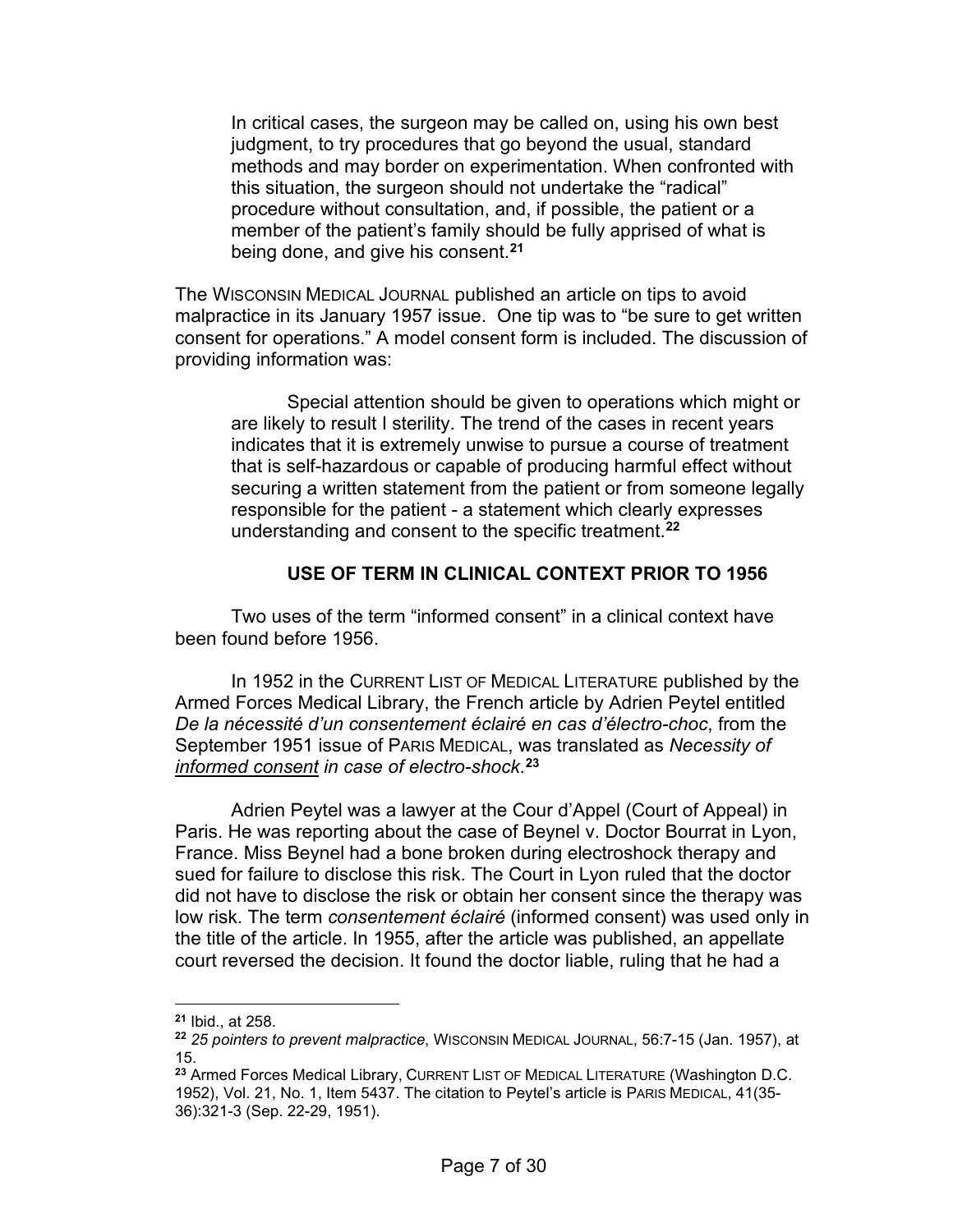contractual duty to disclose even this rare risk. The court rejected the physician's assertion that due to her mental illness the patient was unable to understand such warnings and rejected that the danger of an adverse reaction to the warning would justify nondisclosure.**[24](#page-7-0)**

In 1948, the *Report of the Civil Rights Committee* published in the JOURNAL OF THE BAR ASSOCIATION OF THE DISTRICT OF COLUMBIA, included the following:

It is the opinion of the subcommittee that physical examination, and especially an examination of the sort conducted by the police and the Public Health department upon women prisoners, is an invasion of the individual's right of privacy which should made in the absence of statutes only under conditions assuring an informed consent thereto on the part of the prisoner.**[25](#page-7-1)**

### **PUBLIC HEALTH**

One use of "informed consent" has been found in Congressional testimony in the public health debate over fluoridation of water. In May 1954, Dr. Paul Manning, a dentist opposed to fluoridation of water, submitted a statement at a hearing before the Committee on Interstate and Foreign Commerce of the House of Representatives on a bill to ban fluoridation.

Therefore all things whatsoever ye would that men should do to you, do ye even so to them: for tis is the law of the prophets. - Mathew  $7.12$ 

This is, or should be, the doctor's chart compiled by the Best of Pilots.

Taken as the basis for more than one professional society's official code of ethics, this good law is not an implied license, even though some men clearly consider it to be one, to enter into the body of another for any purpose, lacking the full informed consent of the proposed receiver of benefits.**[26](#page-7-2)**

<span id="page-7-0"></span>**<sup>24</sup>** Beynel c. Docteur Bourrat, Dalloz, JURISPRUDENCE (1951) at 323 (Trib, civ. De Lyon Jan 12, 1951, reversed Dalloz, JURISPRUDENCE (1956) at 3 (Cr. De Cassation Ch. civ. Ire Sect. civ., Nov. 8, 1955), as discussed in Thomas E. Carbonneau, *Principles of medical and psychiatric liability in French law*, INTERNATIONAL AND COMPARATIVE LAW QUARTERLY, 29:742, 762-763 (1980).

<span id="page-7-1"></span>**<sup>25</sup>** *Report of the Civil Rights Committee,* JOURNAL OF THE BAR ASSOCIATION OF THE DISTRICT OF COLUMBIA, 15(8):331, 347 (Aug. 1948).

<span id="page-7-2"></span>**<sup>26</sup>** *Statement of Paul Manning in support of H.R. 341, A bill to protect the public health from the dangers of fluoridation of water*, in Fluoridation of Water, Hearings before the Committee on Interstate and Foreign Commerce, House of Representatives, 83rd Congress, Second Session, May, 25, 26, and 27, 1954 (Washington D.C.: U.S. Government printing Office 1954), 203, at 208.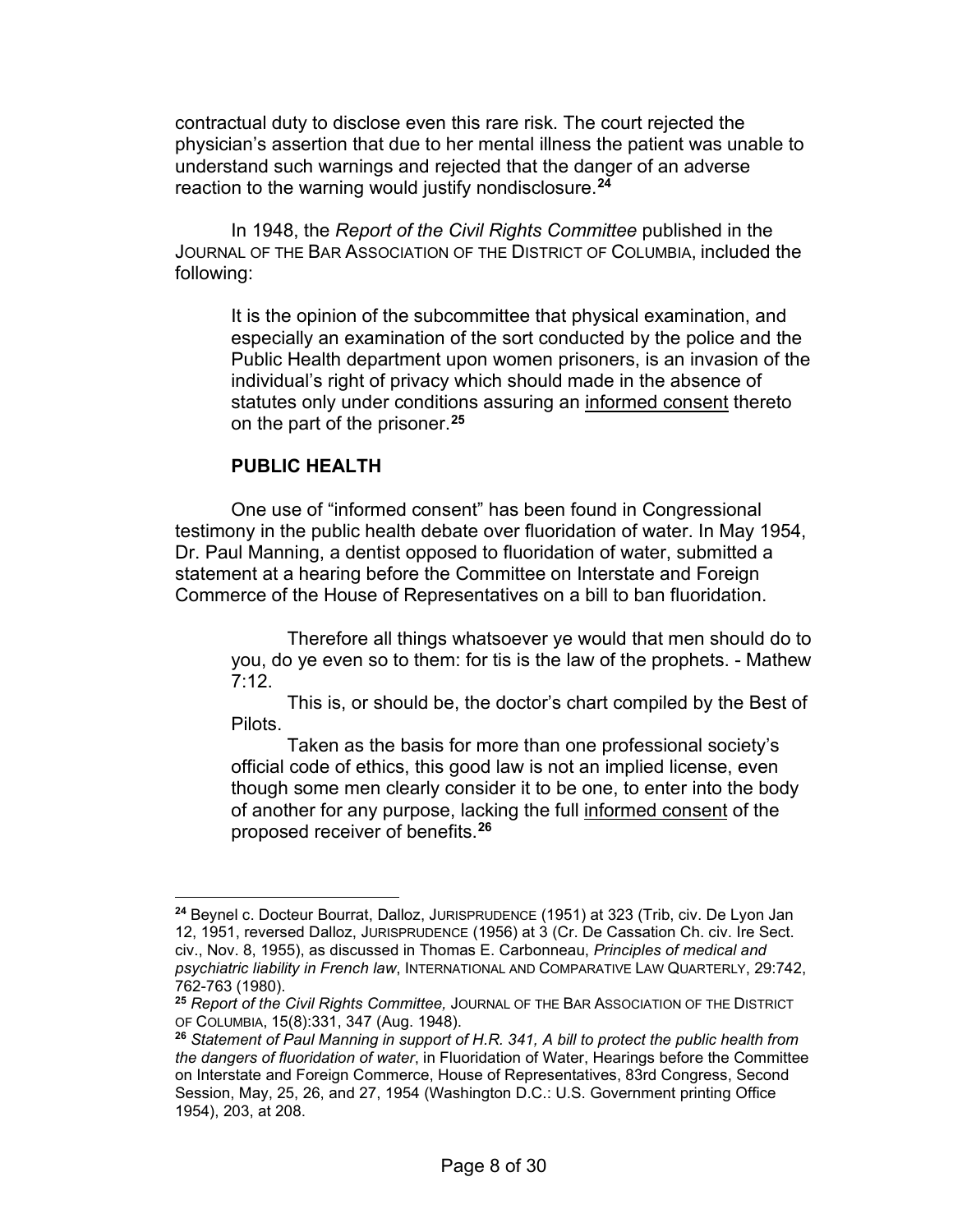### **MEDICAL EXPERIMENTATION**

There were at least five writings using "informed consent" in the medical experimentation context before 1956.

In the fall of 1954, Irving Ladimer used "informed consent" in the context of medical research in an article in the Journal of Public Health Law.

"Mental research, according to Dr. Paul Hoch, of the New York Psychiatric Institute and formed president of the American Psychopathological Association, is perhaps the most difficult. The subject may not be in a position to provide informed consent…"**[27](#page-8-0)**

At that time, Mr. Ladimer, a lawyer, was the Assistant Chief, Office of Research Planning, National Institutes of Health.

On November 17, 1953, the Director of the National Institutes of Health approved a policy entitled "Group consideration of clinical research procedures deviating from accepted practice or involving unusual hazard," the precursor to Institutional Review Boards (IRBs). The last paragraph of the document stated:

He [the physician in charge of the patient] shall be responsible for incorporating in the medical record the information given the patient and the nature of the informed consent or agreement accomplished with the patient, including any comments, objections or general reactions made by the patient.**[28](#page-8-1)**

In the same article Mr. Ladimer, referenced a memorandum from Dr. James M. Mackintosh to Dr. Russell Wilder, Director, National Institute of Arthritis and Metabolic Diseases, National Institutes of Health, entitled "the Ethical Aspect of Research," dated Oct. 7, 1952:

A further general comment on this subject was offered by the British scientist, Dr. James M. Mackintosh, in his capacity as special consultant to the Public Health Service in 1952. He notes: "There has been a movement of late to invite sick persons to cooperate in physical experiments upon themselves with the primary objective of elucidating, some fundamental problem of disease, without

<span id="page-8-0"></span>**<sup>27</sup>** Irving Ladimer, *Ethical and legal aspects of medical research on human subjects*, JOURNAL OF PUBLIC LAW, 3(2): 467, 493 (Fall 1954).

<span id="page-8-1"></span>**<sup>28</sup>** Posted at http://history.nih.gov/research/downloads/NIH1953humansubjectpolicy.pdf [accessed 15 Sep. 2014].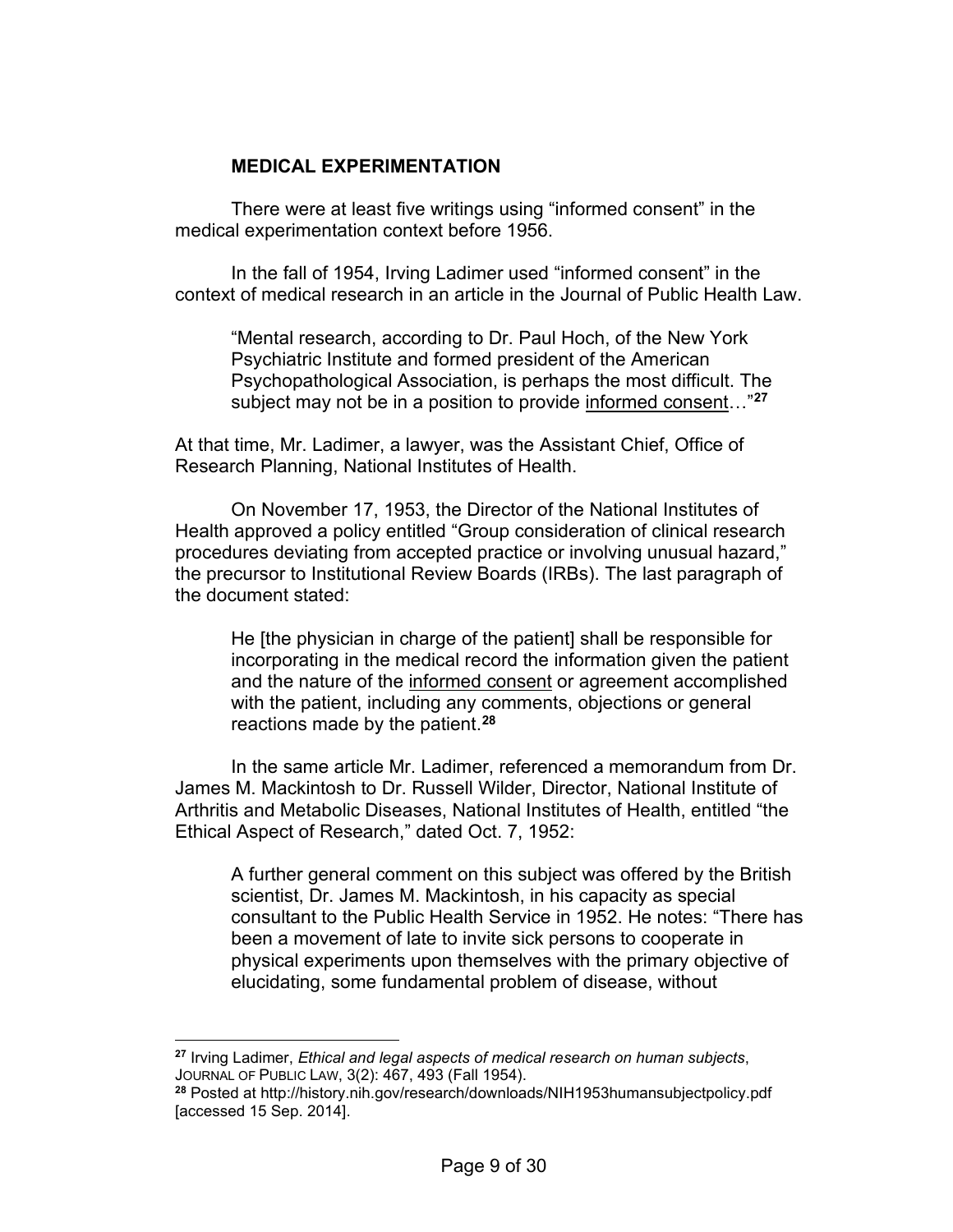necessarily affecting their individual treatment." For such effort, he also considers essential informed consent;…**[29](#page-9-0)**

A letter dated November 5, 1947 from Carroll Wilson, first general manager of the Atomic Energy Commission, to Dr. Robert Stone, quoted from a "preliminary unpublished and restricted draft of the [Medical Board] report read to the Commissioners" as follows:

The atmosphere of secrecy and suppression makes one aspect of the medical work of the Commission especially vulnerable to criticism. We therefore wish to record our approval of the position taken by the medical staff of the AEC in point of their studies of the substances dangerous to human life. We [the Medical Board of Review] believe that no substances known to be, or suspected of being, poisonous or harmful should be given to human beings unless all of the following conditions are fully met: (a) that a reasonable hope exists that the administration of such a substance will improve the condition of the patient, (b) that the patient give his complete and informed consent in writing, and (c) that the responsible next of kin give in writing a similarly complete and informed consent, revocable at any time during the course of such treatment.**[30](#page-9-1)**

In 1934, Peter McEwan used "informed consent" in an article in the BRITISH MEDICAL JOURNAL. He interviewed patients on whom he had performed hysterectomies over an eight-year period. 112 of the 195 patients participated. He collected information on patient satisfaction, menopausal symptoms, justifiability of removing ovaries with the uterus, impact on sexual relationships, and effect on weight. In discussing neurosis after hysterectomy, he stated:

Certain types of neurosis may be referred to. Morbidity owing to loss of the reproductive organs should be prevented by careful explanation before the operation. Hysterectomy is the most important operation that can be performed upon a woman, and calls for the full and informed consent of the patient, and her husband (if any)…. The husband ought to be consulted. Legally, indeed, he has no right to

<span id="page-9-0"></span>**<sup>29</sup>** Ibid. at 493.

<span id="page-9-1"></span>**<sup>30</sup>** Carroll Wilson, General Manager, AEC, to Robert Stone, University of California, 5 November 1947 ("Your letter of September 18 regarding the declassification of biological and medical papers was read at the October 11 meeting of the Advisory Committee for Biology and Medicine.") (ACHRE No. DOE-052295-A-1), as quoted in Advisory Committee on Human Radiation Experiments: THE FINAL REPORT OF THE PRESIDENT'S ADVISORY COMMITTEE ON THE HUMAN RADIATION EXPERIMENTS. (New York: Oxford University Press 1996), posted at https://bioethicsarchive. georgetown.edu/achre/final/chap1\_2.html [accessed 14 Sep. 2014].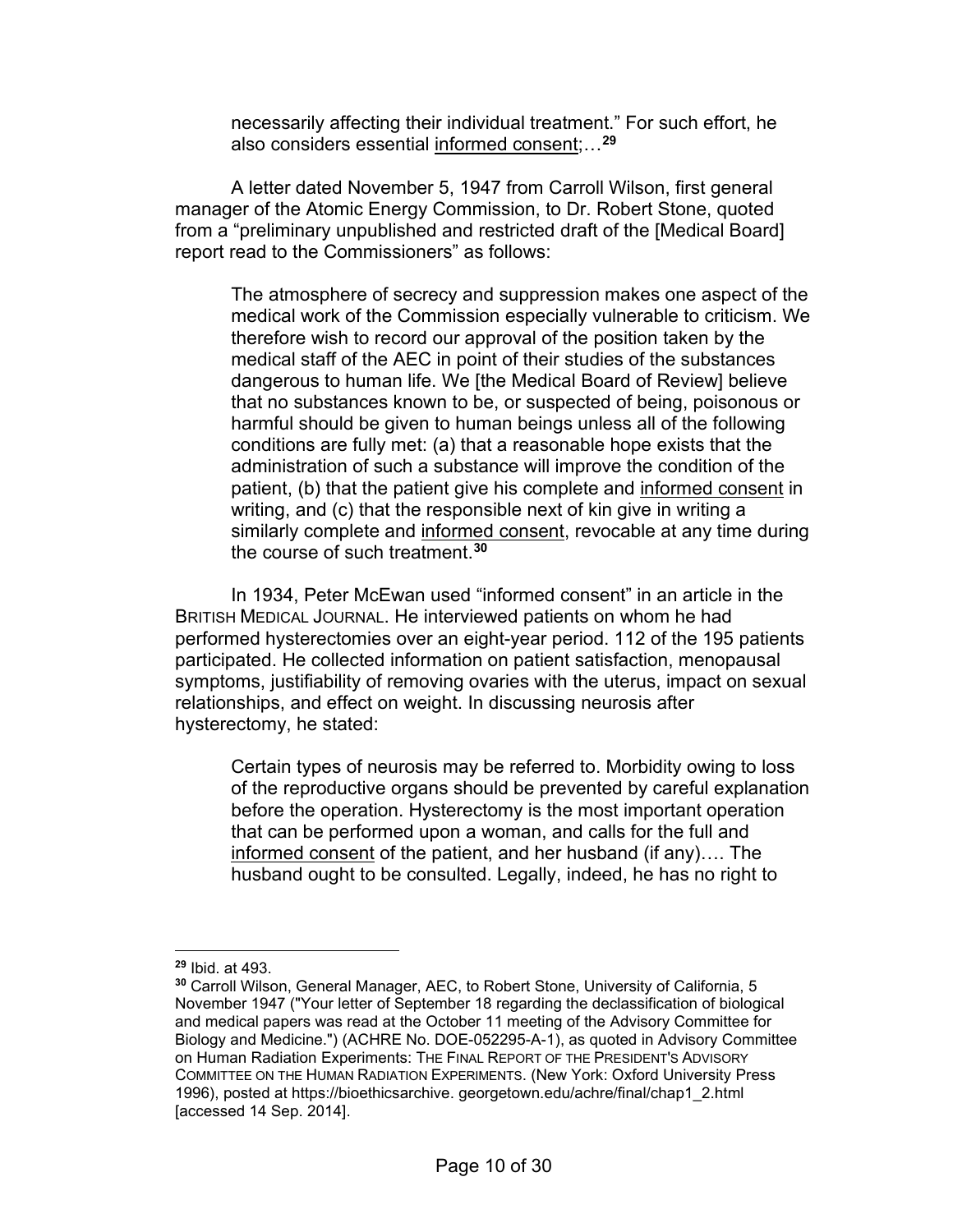either compel his wife to have the operation or to prevent it. Actually, he is entitled to a full explanation…**[31](#page-10-0)**

Pater McEwan (1881-1973) was an honorary surgeon at the Bradford Royal Infirmary at the time the article was published. **[32](#page-10-1)**

# **EARLIER NEAR MISSES**

The practice of informed consent was described in medical literature long before this without using the term "informed consent." There are even some near misses, such as an 1830 medical report:

James Alexander, aet. 9, from Arbroath, entered the Hospital on the 2d February, on account of a disease of the elbow-joint, under which he had laboured eighteen months. The bone can be felt extensively diseased, and the case seems in all respects a favourable one for excision, which will be performed so soon as the parents are informed and give their consent.**[33](#page-10-2)**

Another example is from J.W. Willcock's 1830 legal book:

When an experiment of this kind is performed with the consent of the party subjected to it, after he has been informed that it is an experiment, the practitioner is answerable neither in damages to the individual, nor in any criminal proceeding; although the result be contrary to expectation, and attended with an injury which has not generally attended the ordinary mode of practice. But if the practitioner performs his experiment without giving such information to, and obtaining the consent of, his patient, he is liable to compensate in damages any injury which may arise from his adopting a new mode of treatment.**[34](#page-10-3)**

### **NON-MEDICAL EXPERIMENTATION**

Joseph Andrew Orban used the term "informed consent form" on pages 54 and 55 of his 1954 Ph. D. thesis at Virginia Polytechnic Institute on *Ability measurement, test bias reduction, and psychological reactions to testing as a function of computer adaptive testing versus conventional testing*.

<span id="page-10-0"></span>**<sup>31</sup>** Peter McEwan, *A study of hysterectomy*, BRITISH MEDICAL JOURNAL, 1:574, 576 (Mar. 31, 1934).

<span id="page-10-1"></span>**<sup>32</sup>** *P. McEwan*, BRITISH MEDICAL JOURNAL, 494 (Feb. 24, 1973).

<span id="page-10-2"></span>**<sup>33</sup>** *Quarterly report of the Edinburgh Surgical Hospital*, EDINBURGH MEDICAL AND SURGICAL JOURNAL, 33:229, 234 (April 1, 1830)

<span id="page-10-3"></span>**<sup>34</sup>** J.W. Willcock, THE LAWS RELATING TO THE MEDICAL PROFESSION (London: A. Strahan 1830), 110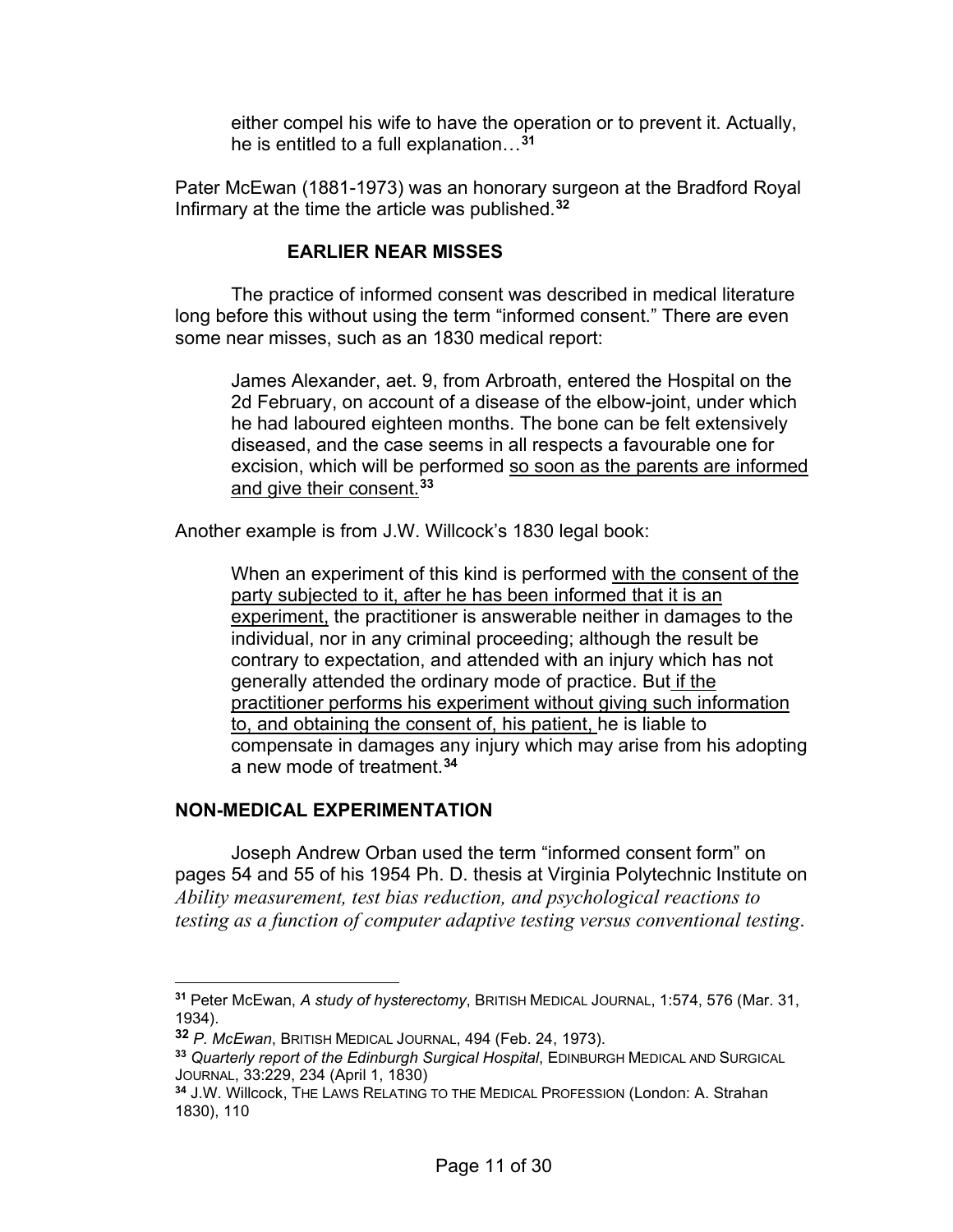#### **WORKER'S COMPENSATION**

One of the other contexts in which "informed consent" was used before *Salgo* was in worker's compensation cases. Similar to what was later done in the medical context, the courts recognized a duty of one person to provide information to another - the duty of the employer to inform the employee. It then used the term "informed consent" to describe the consent that was required.

In 1952, Arthur Larson wrote in his treatise - THE LAW OF WORKMEN'S COMPENSATION:

…the courts have been vigilant in insisting upon a showing of a deliberate and informed consent by the employee before employment relation will be held a bar to common-law suit.**[35](#page-11-0)**

Three court decisions in Missouri from 1954 to 1956 cited this treatise and used the term "informed consent."

In 1954, the Missouri Supreme Court wrote in *Stroud v. Zuzich*:

And it has been said that, most important of all, the employee "loses the right to sue the special employer at common law for negligence; and when the question has been presented in this form, the courts have been vigilant in insisting upon a showing of a deliberate and informed consent by the employee before employment relation will be held a bar to common-law suit." Vol. 1, Larson, The Law of Workmen's Compensation, § 48.10, p. 710 at pages 711-713.**[36](#page-11-1)**

In 1956, it again quoted Larson in *Andra v. St. Louis Fire Door Company*:

Most important of all, he loses the right to sue the special employer at common law for negligence; and when the question has been presented in this form, the courts have been very vigilant in insisting upon a showing of a deliberate and informed consent by the employee before employment relation will be held a bar to commonlaw suit.**[37](#page-11-2)**

In 1956, Missouri Court of Appeals in St. Louis in the case of *Schepp v. Mid City Trucking Co.,* applied *Stroud* and *Andra*, citing Larson's treatise:

<span id="page-11-0"></span>**<sup>35</sup>** Larson, THE LAW OF WORKMEN'S COMPENSATION (1952), Vol. 1, § 48.10, p. 710 at pages 711-713, as quoted in Stroud et al. v. Zuzich et al., 271 S.W.2d 549, 556 (Mo. Sup. Ct. Sept. 13, 1954).

<span id="page-11-1"></span>**<sup>36</sup>** Stroud v. Zuzich, 271 S.W.2d 549, at 556 (Mo. Sep. 13, 1954).

<span id="page-11-2"></span>**<sup>37</sup>** Andra v. St. Louis Fire Door Co, Inc., 287 S.W.2d 816, 819 (Mo. Sup. Ct. Feb. 13, 1956).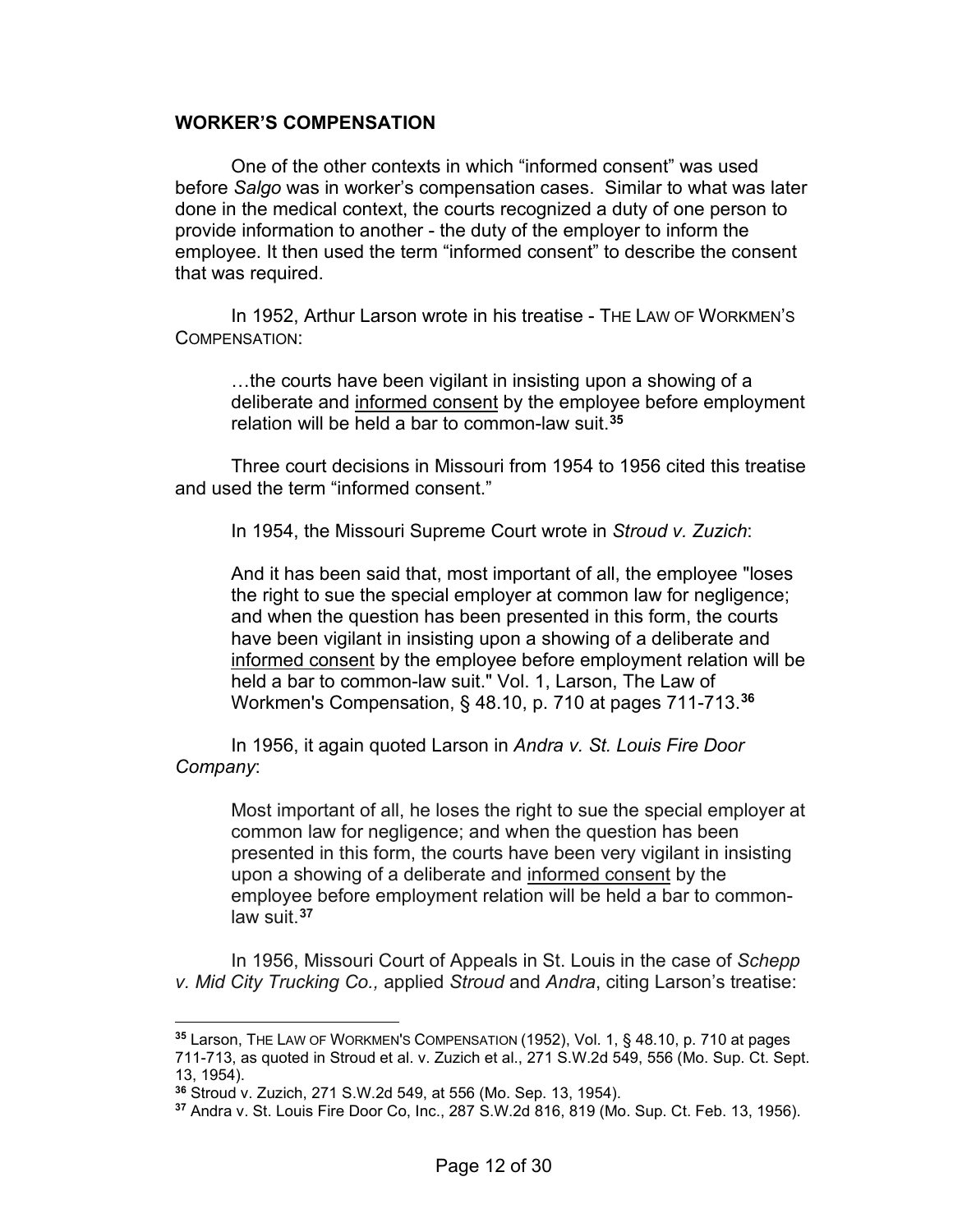There is no express consent in the instant case. If it is present, it must be implied. The facts and circumstances and acts and conduct of all the parties must show a deliberate and informed consent by the claimant to the substitution of a new temporary employer. Larson, Workmen's Compensation Law, supra; Andra v. St. Louis Fire Door Company, Inc., supra, 287 S.W.2d 819(2). The consent must be voluntary. "An employee, for compensation purposes, cannot have an employer thrust upon him against his will or without his knowledge". Stroud v. Zuzich, Mo.Sup., 271 S.W.2d 549, 556(2, 3). Nor will he be held to have lost his original employer without his knowledge. There must be a "consensual" relationship between the loaned employee and the special employer. Stroud v. Zuzich, supra, 271 S.W.2d 556 (2, 3).**[38](#page-12-0)**

In 1956, the Supreme Court of Vermont used "informed consent" in the worker's compensation case of *Mercier v. Holmes*:

In a case of this sort, then, there are three important considerations if the special employer is to become liable for workmen's compensation: first, there must be a contract of hire, express or implied, between the special employer and employee. The necessity for this is derived from the statute, itself, which we have quoted earlier. This involves an informed consent by the employee before the employment relation can be said to exist.**[39](#page-12-1)**

In 1954, the Industrial Commission of Florida decided a worker's compensation case, *Lindroth v. Rial*, in which it cited Larson:

Thus, he loses the right to sue the so-called employer at common law for negligence, and as pointed out by Larson in his recent treatise on Workmen's Compensation Law, section 48.10, in commenting on a related problem, when the question has been presented in this form, "the courts have been very vigilant in insisting upon a showing of a deliberate and informed consent by the employee before employment relation will be held a bar to common law suit."… But the principle remains the same, that in such a case, to protect the rights of the socalled employee, as well as those of the alleged employer, there must be a showing of "a deliberate and informed consent" to the employment relation by the alleged employee. The facts in the present case do not sustain the conclusion that such consent existed. For the reasons given, the claim is denied.**[40](#page-12-2)**

<span id="page-12-0"></span>**<sup>38</sup>** Schepp v. Mid City Trucking Co., 291 S.W.2d 633, 642 (June 12, 1956).

<span id="page-12-1"></span>**<sup>39</sup>** Mercier v. Holmes, 119 Vt. 368, 125 A.2d 790, 795 (Oct. 2, 1956).

<span id="page-12-2"></span>**<sup>40</sup>** Lindroth v. Rial, 6 Florida Supplement 4, 7 (Florida Industrial Commission Mar. 3, 1954).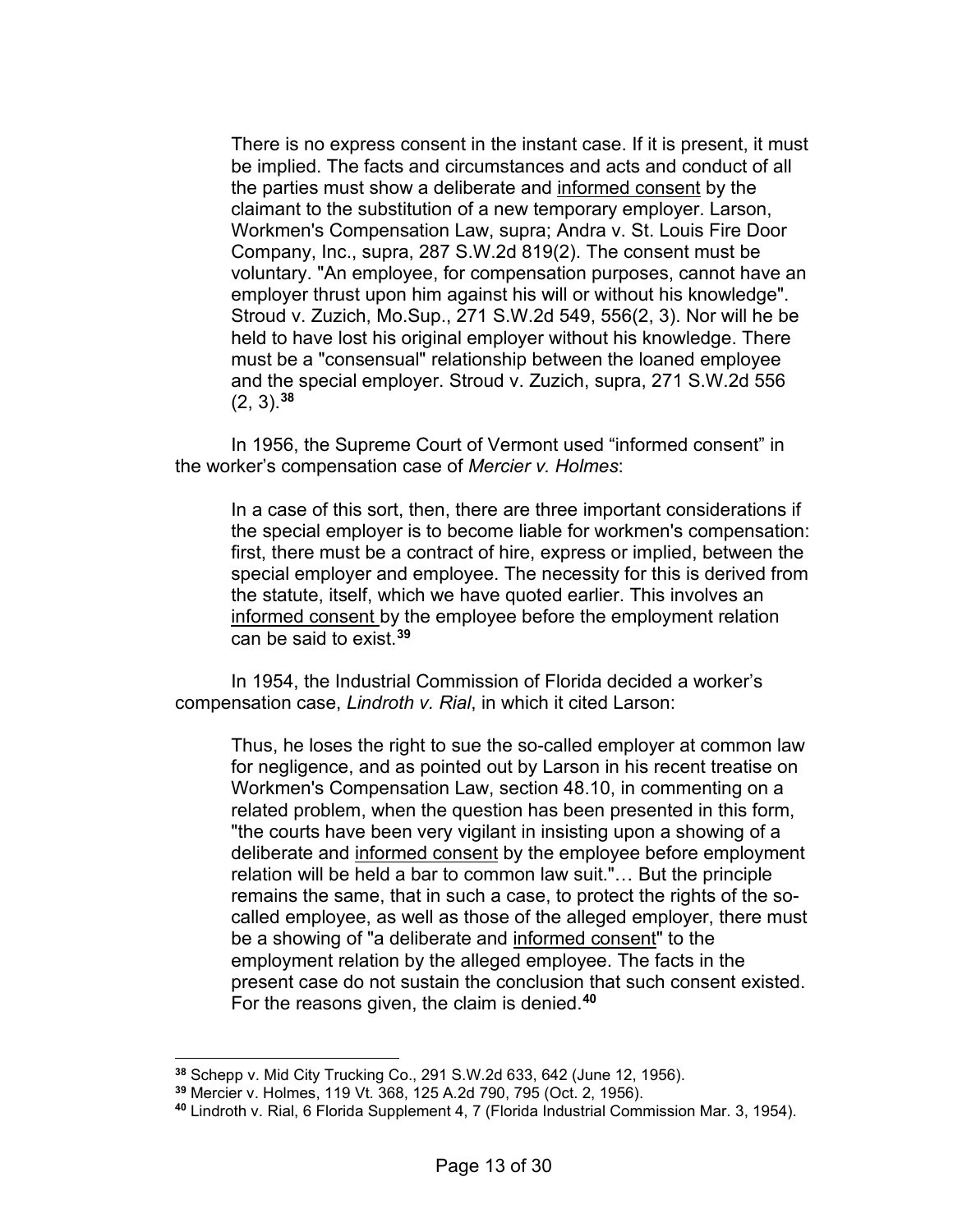### **POLITICS AND GOVERNANCE**

"Informed consent" was used in several books and articles about politics and governance. In this context, the term is generally not used to place a duty on any individual to provide information to any other individual. The term is used to focus on the need for efforts to make information available to the relevant population to maintain its support.

In 1953, Fritz Morstein Marx wrote in the UNIVERSITY OF PITTSBURG LAW REVIEW:

…in a society of diversified interests, the legislature service as an agency of consent by composing disagreements. The means to attain this end is debate. It is by debate that issues are drawn and positions are tested. Disagreement is wanted for the sake of informed consent. Even the ultimate decision is meant to remain open to challenge. [p. 157]

Their presence assures both the continuity and the relevance of disagreement that is the foundation of informed consent. [p. 158]**[41](#page-13-0)**

At the time of his article, Fritz Morstein Marx (1900-1969) was working in the Bureau of the Budget of the Executive Office of the President and was an adjunct professor at American University.**[42](#page-13-1)**

In 1951, in THE SCHOOLS AND NATIONAL SECURITY, the following appears under the heading *Pupils should be helped to understand what must be done if national security is to be strengthened through improved civil and military education*:

Consent is said to be the major social bond in our way of life. Obviously, this should always be an informed consent, the basis for which should be laid in our schools. If, on the basis of informed consent, national security is to be strengthened through making needed improvements in civil and military aviation, it is necessary that pupils (as capabilities and maturity permit) be helped by schools to:….**[43](#page-13-2)**

On 15 February 1951, the TIMES OF INDIA published as article headed *Bombay Police Bill* that stated:

<span id="page-13-0"></span>**<sup>41</sup>** Fritz Morstein Marx, *Legislation, representation, and the party system*, UNIVERSITY OF PITTSBURGH LAW REVIEW, 14(2):151, 157 & 158 (Winter 1953).

<span id="page-13-1"></span>**<sup>42</sup>** *In memoriam - Fritz Morstein Marx*, PS: POLITICAL SCIENCE & POLITICS, 2(4):716 (Fall 1969).

<span id="page-13-2"></span>**<sup>43</sup>** Charles W. Sanford, Harold C. Hand, and Willard B. Spalding (eds.), THE SCHOOLS AND NATIONAL SECURITY (New York: McGraw-Hill Book Co, 1951), 241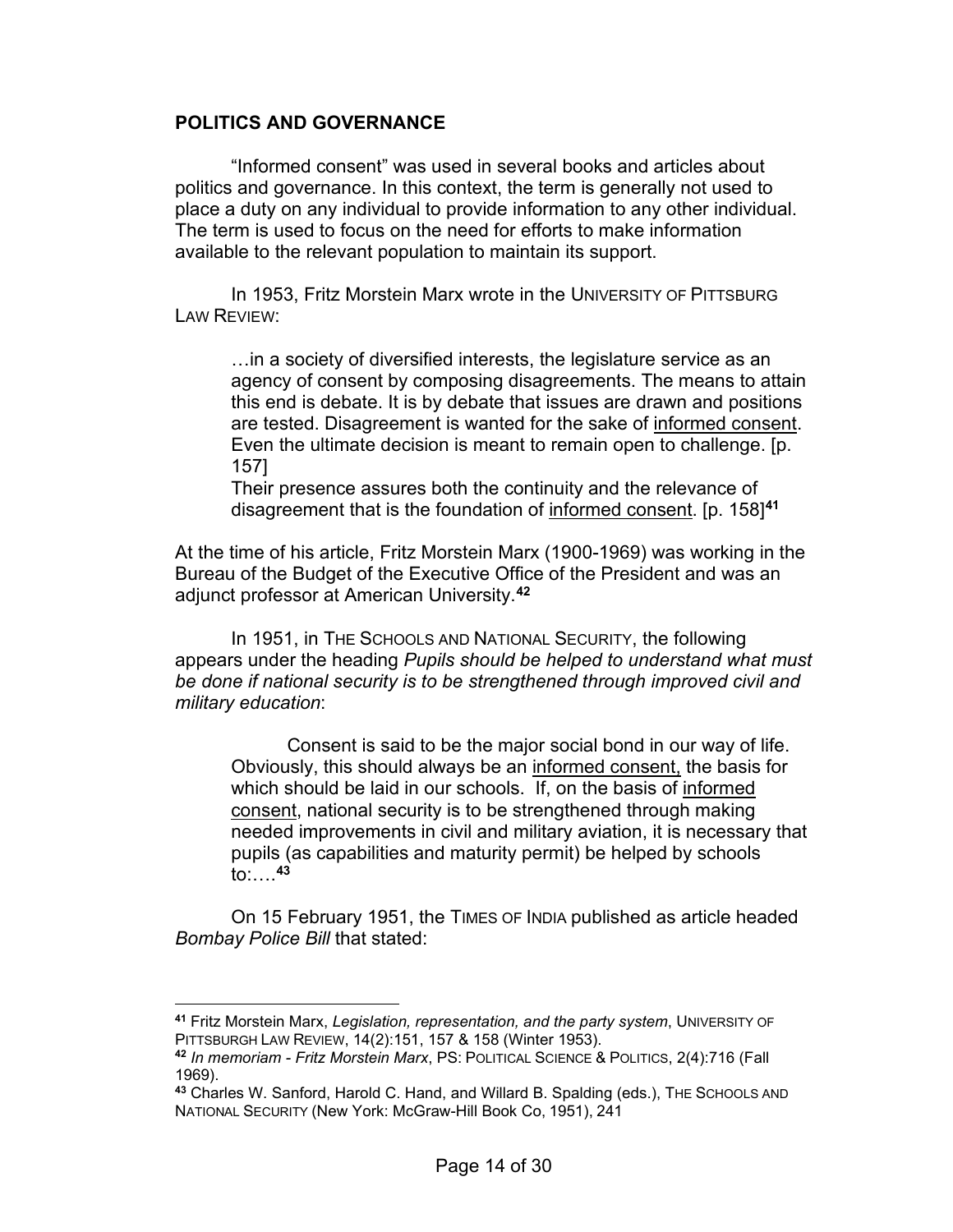For more than one good reason the local authorities would do well to refer the matter to the State Government and get their informed consent for any extension of the order beyond the space of four days.**[44](#page-14-0)**

In the March 21, 1949 issue of CURRENT ECONOMIC DEVELOPMENTS produced by the Policy Information Committee of the U.S. Department of State, there is a secret summary of an *Advisory report prepared by expert for Liberian President* that states:

In accordance with a request from the President of Liberia for expert advice on legislation providing for the establishment of Corporation and Maritime Codes and authorizing the creation of an International trust Company, a report has been prepared for submission to the Liberian government. The report is a personal one from Francis A. Truslow, President of the New York Curb Exchange and former head of the Rubber Development Corporation. While it does not have have our official stamp of approval and is not a US document, we take no exception to it….. The new legislation would include the unobjectionable features of the old and would provide for: 1) inclusion in the Corporation Code of safeguards to insure "informed consent" by stockholders prior to important action by management…**[45](#page-14-1)**

The May 1, 1950 issue of the same periodical contains a secret report of the adoption of the recommendations by Liberia. It states:

The Truslow report recommended legislation which would include the unobjectionable features of the old and would, in addition, provide for safeguards in the corporation code and the Trust Act to insure informed consent by stockholders prior to important action by management…**[46](#page-14-2)**

On August 14, 1947, in the parliamentary debates in the New Zealand House of Representatives on the report of the New Zealand delegation to the United Nations, Ronald Algie (who in the 1960s became Speaker of the House of Representatives) said:

<span id="page-14-0"></span>**<sup>44</sup>** *Bombay Police Bill*, TIMES OF INDIA, 15 Feb 1951, 4.

<span id="page-14-1"></span>**<sup>45</sup>** *Advisory report prepared by expert for Liberian President,* in U.S. Department of State, Policy Information Committee, CURRENT ECONOMIC DEVELOPMENTS, Issue NO. 194, 3 (March 21, 1949).

<span id="page-14-2"></span>**<sup>46</sup>** *Liberia accepts economic plans - Adoption of Truslow recommendations,* U.S. Department of State, Policy Information Committee, CURRENT ECONOMIC DEVELOPMENTS*,* Issue No. 252, 9 (May 1, 1950).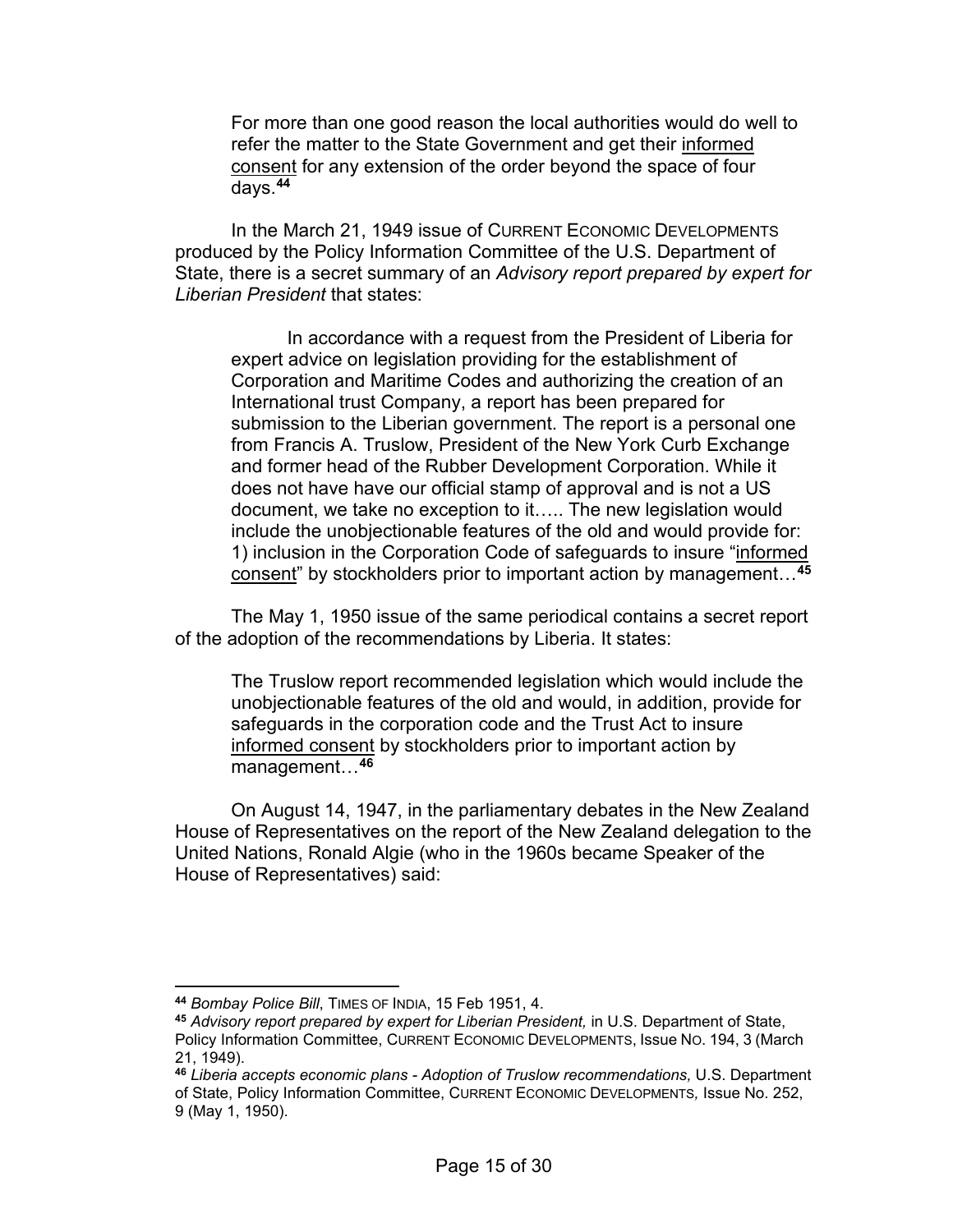No peace treaty has any permanence or validity at all except in so far as it rests on the consent of the people, and consent is of no value unless it is intelligent and informed consent. **[47](#page-15-0)**

In 1945, Luther Harris Evans wrote in his book THE VIRGIN ISLANDS: FROM NAVAL BASE TO THE NEW DEAL:

A local executive who could govern with their informed consent without the intervention of self-seeking local leaders, would be in a position to govern much better than an executive depending on the consent of these leaders.**[48](#page-15-1)**

Luther Harris Evans (1902-1981) was the Director of the Historical Records Survey of the Works Progress Administration, Librarian of Congress from 1945 to 1953, and later the director general of the United Nations Educational, Scientific, and Cultural Organization (UNESCO).**[49](#page-15-2)**

In 1943, the book MOBILIZING EDUCATIONAL RESOURCES: FOR WINNING THE WAR AND THE PEACE included chapter 5 entitled *The Disorganized Teaching Profession* by Harold C. Hand. It included:

In other words, we have government by consent. Obviously this kind of government can succeed only if based on an informed consent, and the success of our democracy depends upon the freedom of pupils to learn.**[50](#page-15-3)**

When this was written, Harold Curtis Hand was a Professor of Education at the University of Maryland. He later became a Professor of Education at the University of Illinois.

In 1940, Percival E. Jackson wrote in LOOK AT THE LAW: THE LAW IS WHAT THE LAYMAN MAKES IT:

By the same token, the law must express the free and informed will of the majority, and rest upon the free and informed consent of the

<span id="page-15-0"></span>**<sup>47</sup>** PARLIAMENTARY DEBATES (Wellington, New Zealand: E.V. Paul 1948), Vol. 277, 370.

<span id="page-15-1"></span>**<sup>48</sup>** Luther Harris Evans, THE VIRGIN ISLANDS: FROM NAVAL BASE TO NEW DEAL (Ann Arbor MI: J.W. Edwards 1945), 94.

<span id="page-15-2"></span>**<sup>49</sup>** *Luther Evans - Previous Librarians of Congress*, posted at the Library of Congress website - http://www.loc.gov/about/about-the-librarian/previous-librarians-of-congress/lutherevans/ [accessed 28 March 2015].

<span id="page-15-3"></span>**<sup>50</sup>** Harold C. Hand *The disorganized teaching profession*, in Ernest Oscar Melby (Ed.), MOBILIZING EDUCATIONAL RESOURCES: FOR WINNING THE WAR AND THE PEACE (Harper & Brothers 1943), 64, at 76.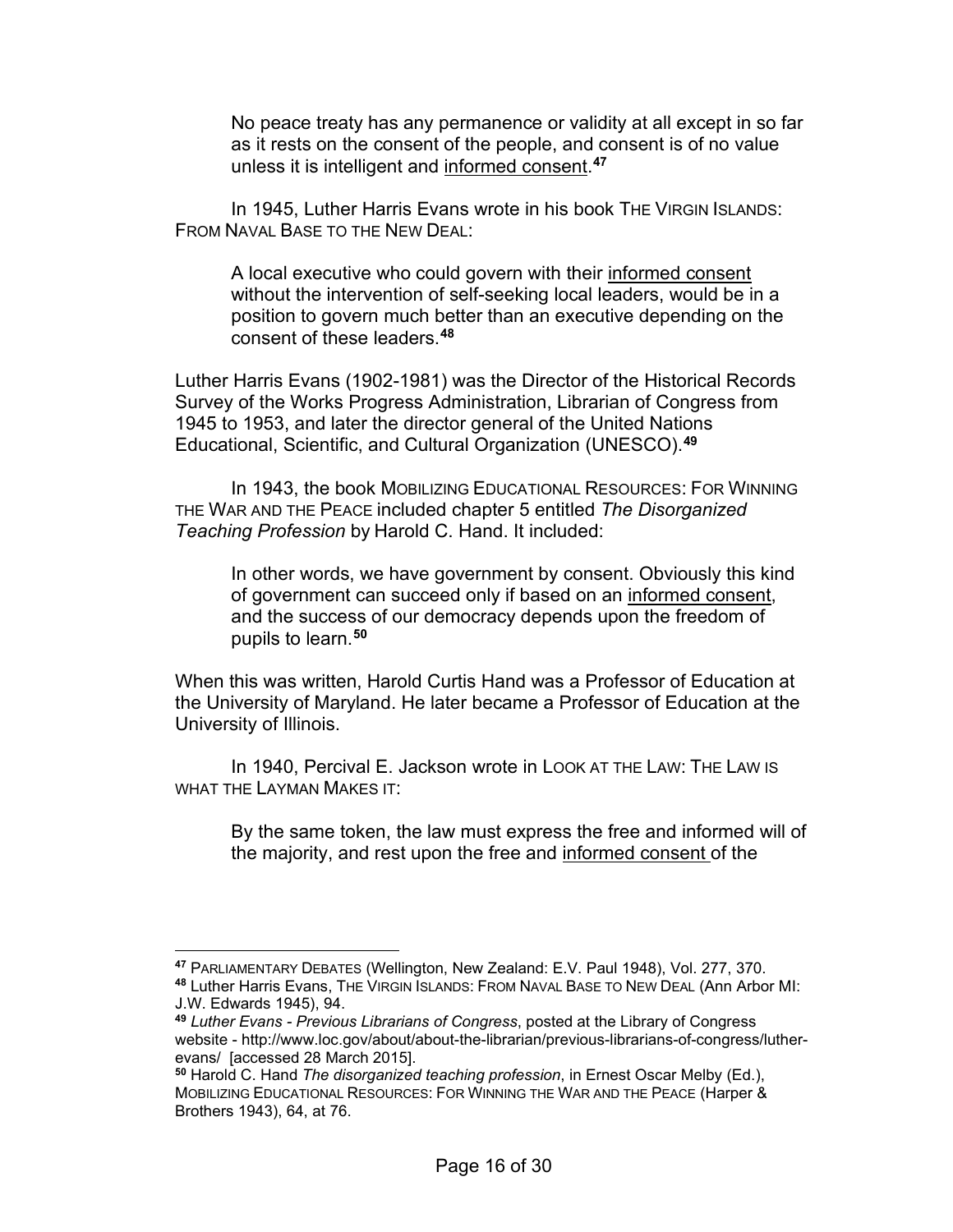minority, else we lend aid to those who would destroy our democratic system.**[51](#page-16-0)**

Percival E. Jackson was a New York City lawyer who wrote many legal books.

In 1940, the term appeared in a book ADDRESSES AND PROCEEDINGS – NATIONAL EDUCATION ASSOCIATION OF THE UNITED STATES:

Without planning, democratically arrived at thru an informed consent, there is no assurance that the best use will be made of our resources…**[52](#page-16-1)**

In 1939, Grenville Clark wrote in an article, *The limits of free expression*:

> But "consent of the governed" is no mere phrase. It implies that the consent shall be real. And this in turn implies two conditions – first, that the consent shall not be coerced, and, second, that it shall be reasonably well-informed. But how can there be a real and informed consent without discussion?**[53](#page-16-2)**

In the same year, Clark gave a jubilee law lecture at the Catholic University of America entitled "Law and civil liberty":

I have put forward the thought that, on analysis, the maintenance of free discussion with relation to the problems of government and of all our social and economic relations is not a matter of real choice if we would retain our basic philosophy; I have said that its maintenance is a matter of necessity if the informed consent that makes free institutions workable is to prevail.**[54](#page-16-3)**

Grenville Clark (1882-1967) was a New York City lawyer who was a member of the Corporation that governs Harvard University.**[55](#page-16-4)**

In 1939, Ordway Tead wrote in NEW ADVENTURES IN DEMOCRACY:

<span id="page-16-0"></span>**<sup>51</sup>** Percival E. Jackson, LOOK AT THE LAW: THE LAW IS WHAT THE LAYMAN MAKES IT (New York: E.P. Dutton 1940), 336.

<span id="page-16-1"></span>**<sup>52</sup>** ADDRESSES AND PROCEEDINGS – NATIONAL EDUCATION ASSOCIATION OF THE UNITED STATES (Washington DC). 78:799 (1940).

<span id="page-16-2"></span>**<sup>53</sup>** Grenville Clark, *The limits of free expression*, 73 UNITED STATES LAW REVIEW 392, 394 (1939).

<span id="page-16-3"></span>**<sup>54</sup>** Grenville Clark, *Law and Civil Liberty*, JUBILEE LAW LECTURES, 1889-1939 (Washington DC: Catholic Univ. of Am. Press 1939), 126, 142.

<span id="page-16-4"></span>**<sup>55</sup>** Nancy Peterson Hill, A VERY PRIVATE PUBLIC CITIZEN: THE LIFE OF GRENVILLE CLARK (Columbia MO: University of Missouri Press 2014)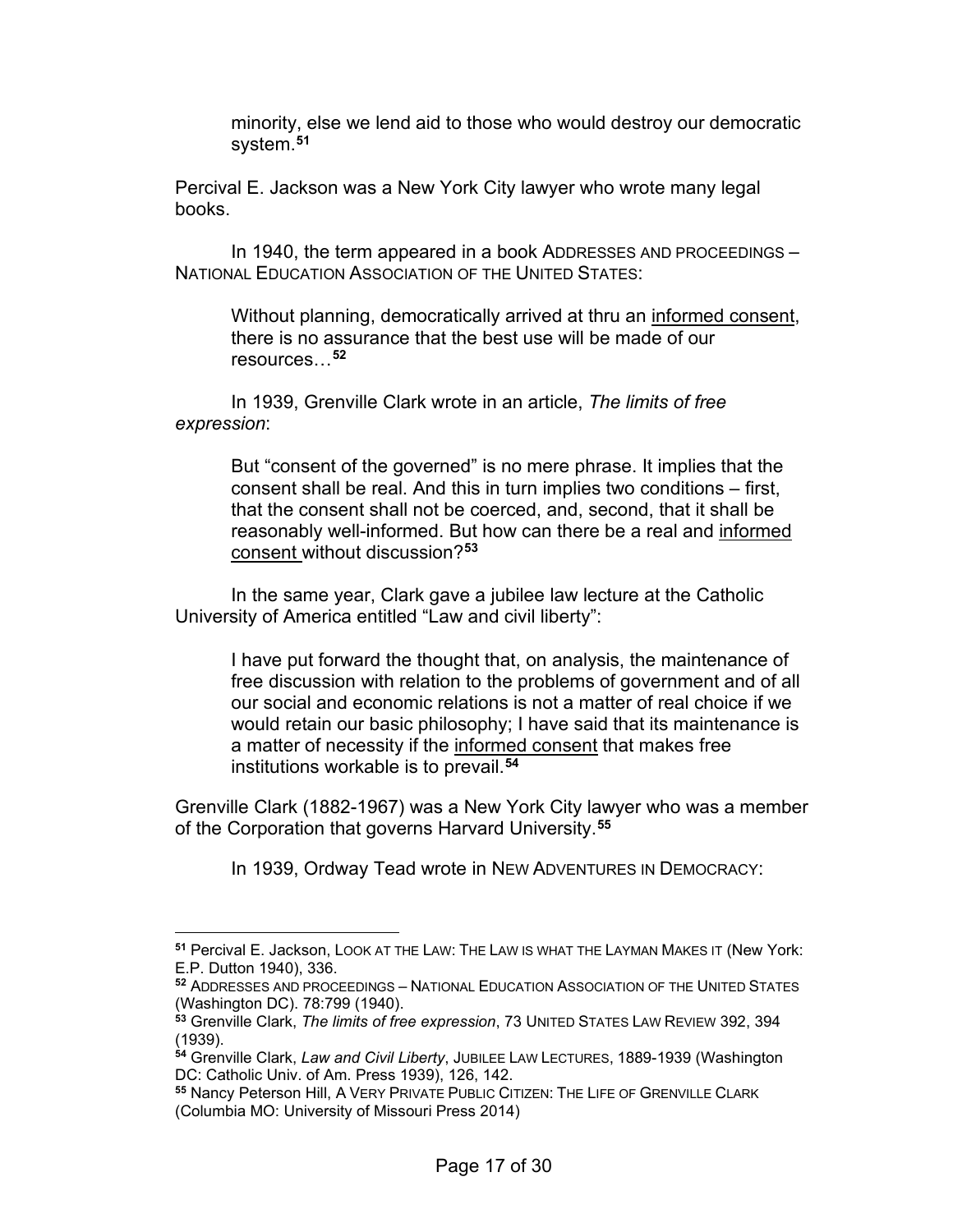American professions of democracy, starting with the social contract in the cabin of the Mayflower, have more or less implicitly acknowledged that each individual personality was uniquely worthful. They have affirmed that the active, explicit and informed consent of the governed was vital as a means of assuring that self-choice and self-assumption of operating responsibility were present as conditions of the development of personality…**[56](#page-17-0)**

Ordway Tead (1891-1973) taught industrial relations at Columbia University and was chair of the New York Board of Higher Education from 1938 to 1953.**[57](#page-17-1)**

In 1938, Edward McNall Burns wrote in JAMES MADISON, PHILOSOPHER OF THE CONSTITUTION:

The major concern of its [democracy] exponents has been to defend the common man against oppression resulting from the exercise of political power founded upon privilege and inequality – in other words to combat monarchy and heredity aristocracy, and to insist that government should rest upon the informed consent of the governed…**[58](#page-17-2)**

Edward McNall Burns (1897-1972) was a professor of history and a professor of political science at Rutgers University.

In 1937, Ordway Tead wrote in the journal Social FRONTIER:

A revitalizing of objectives and a sane and liberal handling of problems of policy and method wait fundamentally upon a realization that control in the public interest and informed consent of the interested groups are not extraneous or secondary to the whole problem of proper conduct of education…**[59](#page-17-3)**

This phrase was quoted in 1942 in chapter VII of EDUCATION AND SOCIETY. **[60](#page-17-4)**

In 1937, Stanford University published in THE CHALLENGE OF EDUCATION:

<span id="page-17-0"></span>**<sup>56</sup>** Ordway Tead, NEW ADVENTURES IN DEMOCRACY (New York: Whittlesey House, McGraw Hill 1939), 4.

<span id="page-17-1"></span>**<sup>57</sup>** *Tead, Orway (1891-1973),* in Morgan Witzel, ENCYCLOPEDIA OF HISTORY OF AMERICAN MANAGEMENT (A&C Black 2005), 493.

<span id="page-17-2"></span>**<sup>58</sup>** Edward McNall Burns, JAMES MADISON, PHILOSOPHER OF THE CONSTITUTION (Rutgers Univ. Press 1938), 75 [Rutgers University studies in history, vol. 1].

<span id="page-17-4"></span><span id="page-17-3"></span>**<sup>59</sup>** Ordway Tead, *Democracy in administration*, SOCIAL FRONTIER, 3(22):105 (Jan. 1937). **<sup>60</sup>** Samuel Smith, George Cressman & Robert Speer, editors, EDUCATION AND SOCIETY (New York: Dryden 1941), 218.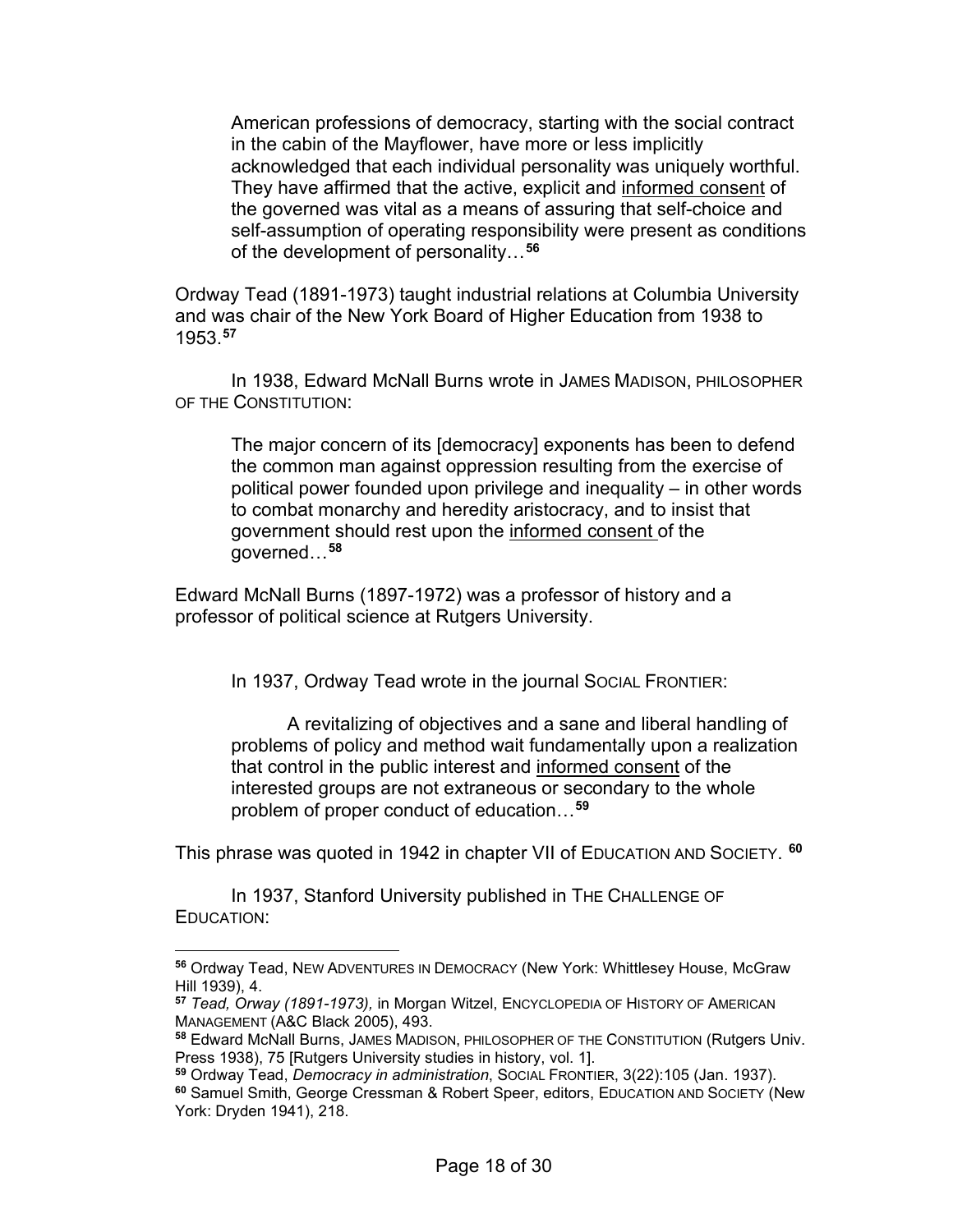Since our democracy postulates a government by the consent of the governed, and since an informed consent was and is clearly intended, education very properly may be regarded as the life-giving principle of democracy.**[61](#page-18-0)**

In 1936, Russell Hibbard wrote in an article *Administration of the Wisconsin Unemployment Reserves and Compensation Act*:

In summary, Wisconsin's administrative experience to date indicates the importance to other states of … participation in the law's administration by the interested groups, through their chosen representatives, thereby securing that informed consent without which administration cannot function effectively in a democratic society.**[62](#page-18-1)**

When this was written, Russell Hibbard was a member of the Industrial Commission of Wisconsin that administered the unemployment compensation act.

In 1936, Paul Raushenbush presented the report of the Committee on Unemployment Compensation of International Association of Government Labor Officials. In the report he discussed the benefits of an advisory committee consisting of representatives of organized employees and employers:

More generally, an advisory committee may help to bring about in the community that informed consent to unemployment compensation which is essential to the effective operation of any law in a democracy.**[63](#page-18-2)**

Paul Raushenbush (1898-1980) and his wife were important in the drafting and enactment of the Wisconsin Unemployment Compensation law. He was serving as head of the Wisconsin Unemployment Division when this report was written.**[64](#page-18-3)**

In 1933, Sallie Stockard wrote in the DAILY TIMES-NEWS in Burlington, North Carolina:

<span id="page-18-0"></span>**<sup>61</sup>** Stanford University, School of Education, THE CHALLENGE OF EDUCATION (McGraw-Hill 1937), 443.

<span id="page-18-1"></span>**<sup>62</sup>** Russell Hibbard, *Administration of the Wisconsin act*, NATIONAL MUNICIPAL REVIEW, 25:170, 175 (Mar. 1936).

<span id="page-18-3"></span><span id="page-18-2"></span>**<sup>63</sup>** Paul Raushenbush, *Present status of unemployment compensation*, in United States Department of Labor, Division of Labor Standards, BULLETIN NO. 629: LABOR LAWS AND THEIR ADMINISTRATION 1936 (Washington D.C.: U.S. Government printing Office 1937), 19, at 39. **<sup>64</sup>** *Papers of Paul and Elizabeth Brandeis Raushenbush*, Social Security Srchives, posted at http://www.ssa.gov/history/archives/lizguide.htm [accessed Apr. 28, 2015].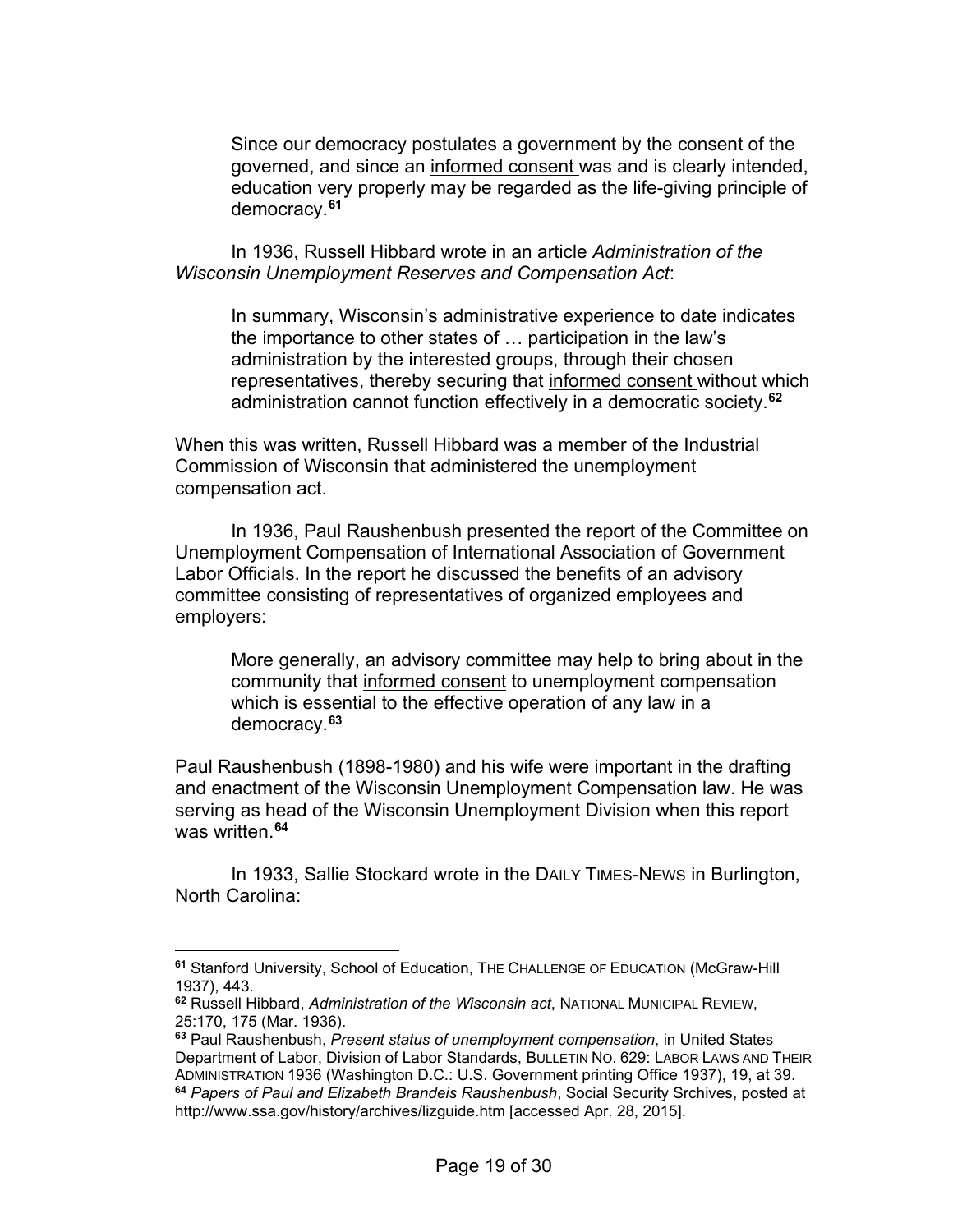To come to an understanding takes talk, and time. All education takes talk, talk, talk. When the subject of the talk is the greatest interest of the country, how may a group be better employed, or more usefully use time than in the clear expression of what they honestly think. It gives allowances for the growth of ideas, and makes for gain. Let it not take the place of yielding, but be informed consent, deliberative, active. **[65](#page-19-0)**

In her article, she mentioned her indebtedness to *The Labor Relations under the New Industrial Administration* by Tead and Metcalf. No such publication has been located. Perhaps, she was referring to Tead and Metcalf's book LABOR RELATIONS UNDER THE NEW RECOVERY ACT, which used the term "informed consent" [presented elsewhere in this article]. Sallie Walker Stockard (1869-1963) was a teacher and author of several history books. She was the first woman to receive a degree from the University of North Carolina.**[66](#page-19-1)**

In 1929, in *The states people and the round table conference,* D.V. Gundappa wrote:

…but not necessarily based on moral grounds always, in the sense that it is born of the intelligent and informed consent of the People…**[67](#page-19-2)**

D.V. Gundappa (1887-1975) was an Indian writer and philosopher.

In 1920, Hilderic Cousens wrote in his revision of John Bertram Askew's PROS AND CONS: A NEWSPAPER READERS AND DEBATER'S GUIDE TO THE LEADING CONTROVERSIES OF THE DAY:

(5) Federation would not take away from the Colonies powers they now possess, but rather add to them. It is essential that they be enabled to state their opinions on peace and war, for, at present, they find themselves involved in wars without their informed consent. **[68](#page-19-3)**

"Informed consent" did not appear in earlier editions of the book. Hilderic Cousins was a member of the Chandos Group in London. He was involved

<span id="page-19-0"></span>**<sup>65</sup>** Sallie Stockard, *NRA – The Blueeagle – Meaning, Labor, Relations*, DAILY TIMES-NEWS (Burlington, N.C.), Sep. 18, 1938, 4.

<span id="page-19-1"></span>**<sup>66</sup>** *Stockard, Sallie Walker*, posted at http://ncpedia.org/biography/stockard-sallie [accessed Mar. 27, 2015].

<span id="page-19-2"></span>**<sup>67</sup>** D.V. Gundappa, *The states people and the round table conference*, INDIAN REVIEW, 30:789, 790 (Dec. 1929).

<span id="page-19-3"></span>**<sup>68</sup>** John Bertram Askew & Hilderic Cousens, PROS AND CONS: A NEWSPAPER READERS AND DEBATER'S GUIDE TO THE LEADING CONTROVERSIES OF THE DAY (6th edition revised and rewritten by Hilderic Cousins) (London: George Routledge & Sons, Ltd. Nov. 1920), 71.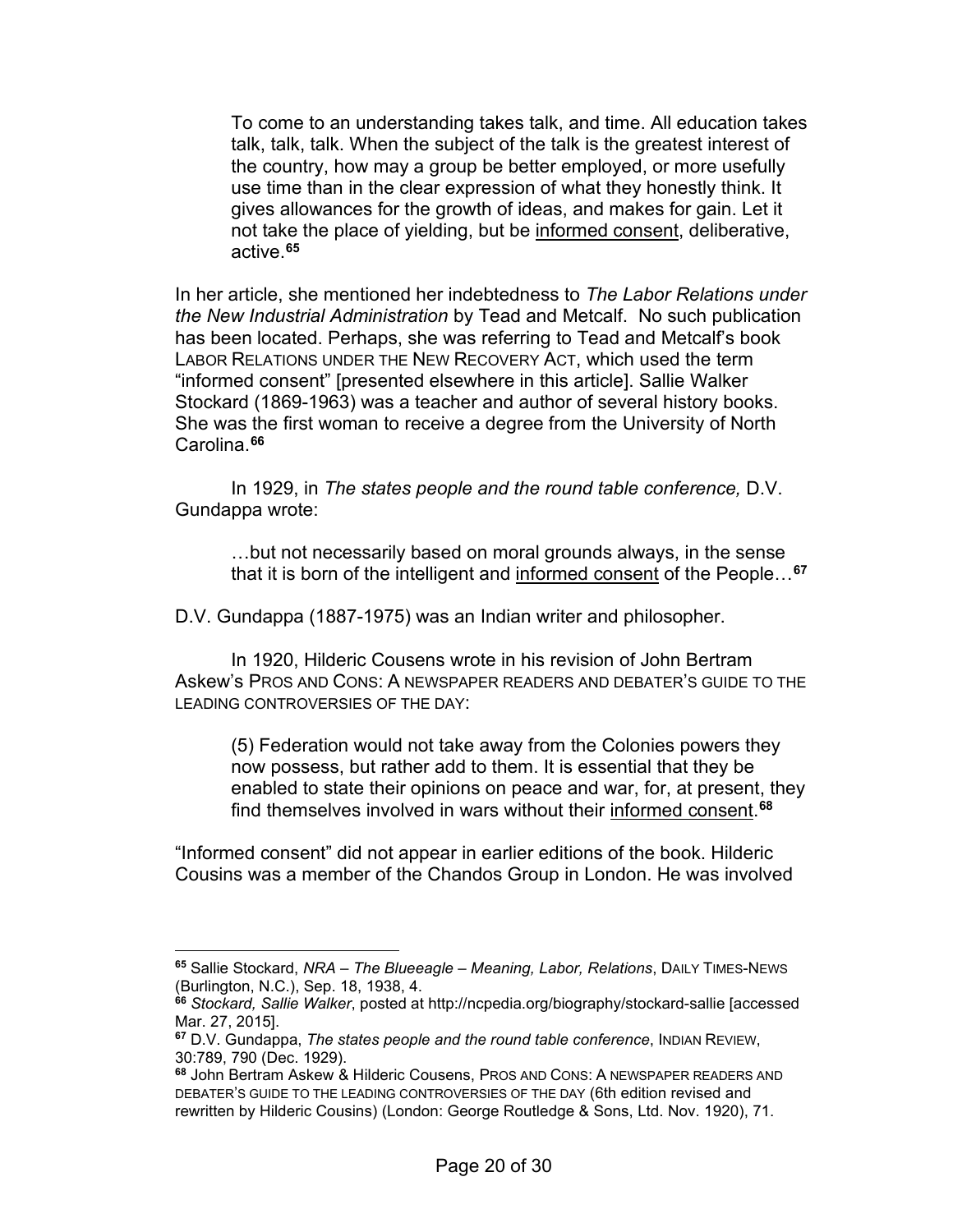in the Douglas Social Credit movement. He assisted Bertrand Russell in writing his book PROPOSED ROADS TO FREEDOM. **[69](#page-20-0)**

On July 18, 1919, in the debate in the British House of Commons on a loan guarantee for the government of Soudan [sic], Sir Ryland Adkins stated:

There can be no reason why anyone should obstruct the passage of this Vote, and I imagine that there is a wish on the part of all interested in it, and whose imagination has been stirred by, the great historic problems of the Nile valley, that this enlargement of guarantee shall be done with the informed consent of this Committee and the public, as a matter which will not end here and is not meant to end here.**[70](#page-20-1)**

Ryland Adkins (1862-1925) was an English barrister, judge and member of parliament (1906-1923).

In 1917, the NEW REPUBLIC published an editorial - *The diplomacy of publicity* - that included:

As President Wilson himself has said, "It is in the full disclosing light of that thought (the thought of the plain people here and everywhere throughout the world) that all policies must be conceived and executed in this midday hour of the world's life"; and by insisting on the democratic diplomacy of full publicity President Wilson has only been seeking to provide a foundation in the method and spirit of international negotiation and intercourse for the permanent emergence by America from its traditional isolation. The American people cannot be depended upon permanently to underwrite any settlement of the war which rests rather upon the indefinite employment of armed force than upon the willing and well informed consent of all the peoples.**[71](#page-20-2)**

### **BROKER RESPONSIBILITIES**

The Securities Exchange Commission (SEC) and the federal courts used the term "informed consent" to describe the fiduciary standard for the responsibility of brokers to make disclosures to their investor clients. Thus, like in the medical context, the term is being used to state a duty - the duty of the broker to provide information to investor clients.

<span id="page-20-0"></span>**<sup>69</sup>** Miranda B. Hickman (ed.), ONE MUST NOT GO ALTOGETHER WITH THE TIDE: THE LETTERS OF EZRA POUND AND STANLEY NOTT (McGill-Queen's Press 2011), 332; Brian Burkitt & Francis Hutchinson, THE POLITICAL ECONOMY OF SOCIAL CREDIT AND GUILD SOCIALISM (Routledge 2008); Bertrand Russell, PROPOSED ROADS TO FREEDOM (1919).

<span id="page-20-1"></span>**<sup>70</sup>** PARLIAMENTARY DEBATES - OFFICIAL REPORT - HOUSE OF COMMONS (London: His Majesty's Stationary Office 1919), Fifth Series, Vol. 118, 859.

<span id="page-20-2"></span>**<sup>71</sup>** *The diplomacy of publicity*, NEW REPUBLIC (New York), 13:162-164, 163 (Dec. 13, 1917).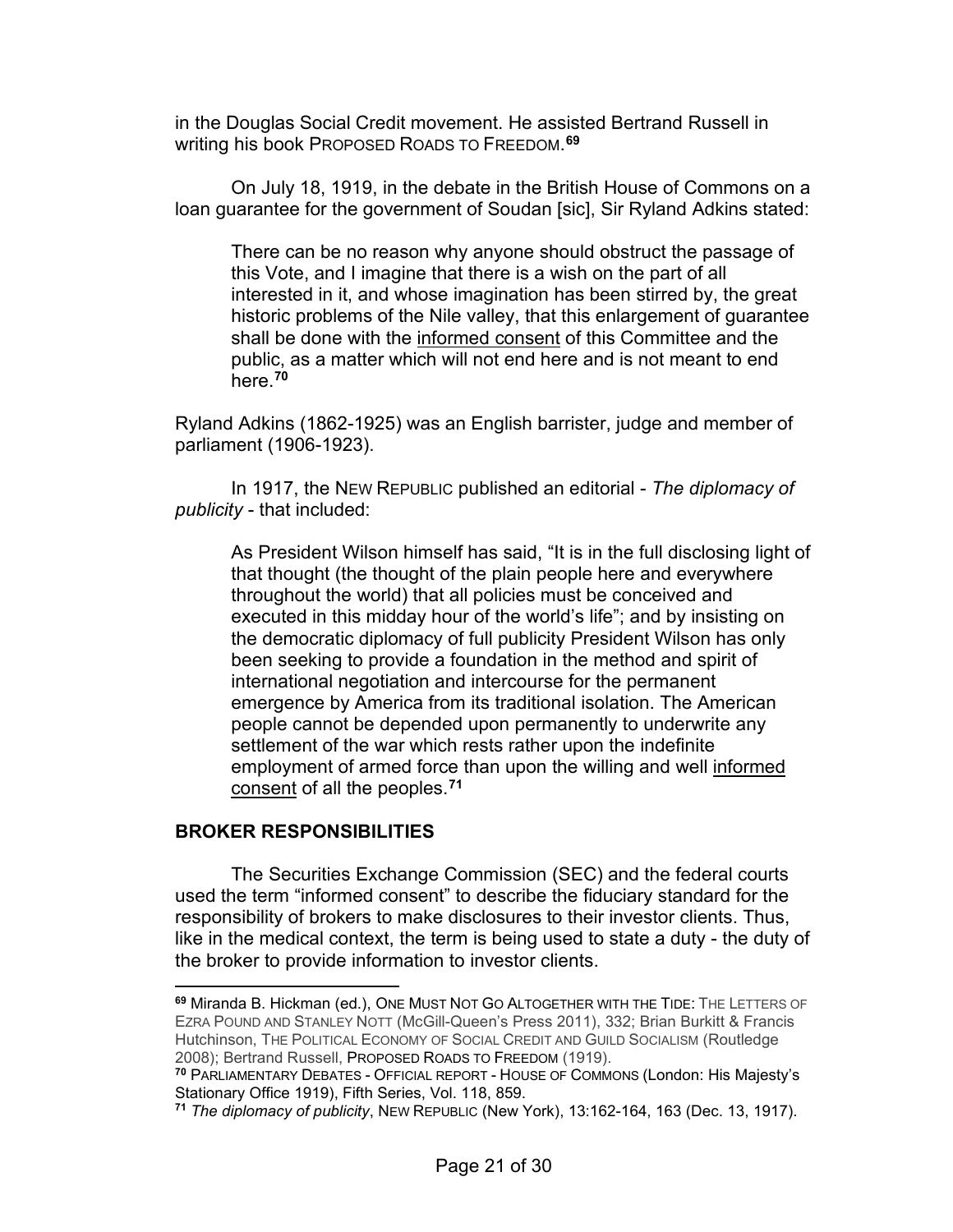In 1951, the SEC used "informed consent" in the case of *In the Matter of Moore & Company*:

In the position he thus occupied, it was improper for Furlong to purchase for his own account securities which he contemporaneously resold to his customers at a profit, without the customers' informed consent based upon a full disclosure of every vital particular touching the transaction.**[72](#page-21-0)**

In 1949, the United States Court of Appeals for the District of Columbia stated in the case of *Hughes v. Securities Exchange Commission*:

After making an independent review of the record, the Commission issued an opinion dated February 18, 1948, in which the Commission found that petitioner was a fiduciary, that as such she was under a duty to make full disclosure of her adverse interest, that no such complete disclosure was made, and that her clients had not given their 'informed consent**'** to her taking a position adverse to their interests. …

The best price currently obtainable in the open market and the cost to registrant are both material facts within the meaning of the abovequoted language and they are both factors without which informed consent to a fiduciary's acting in a dual and conflicting role is impossible." …

Secondly, even assuming, as urged by amici, that all of petitioner's clients are persons of more than average experience and intelligence with regard to the conceded intricacies of securities transactions, an assumption which is at best dubious in view of the present record, their full knowledge that petitioner either sold them securities she then owned or bought securities in her own name and then resold them to the clients cannot be considered sufficient knowledge to enable the clients to give their informed consent. **[73](#page-21-1)**

The Court of Appeals affirmed the SEC decision. Here are excerpts from the SEC decision that use "informed consent."

To prevent any conflict and the possible subordination of this duty to act solely for the benefit of the principal, a fiduciary at common law is forbidden to deal as an adverse party with his principal. An exception is made, however, where the principal gives his informed consent to such dealings. [p. 635]

**<sup>72</sup>** In the Matter of Moore & Company, 32 SEC 191, 196 (Jan. 10, 1951).

<span id="page-21-1"></span><span id="page-21-0"></span>**<sup>73</sup>** Hughes v. Securities and Exchange Commission, 85 U.S. App. D.C. 56, 174 F.2d 969, 972 & 976 (May 9, 1949).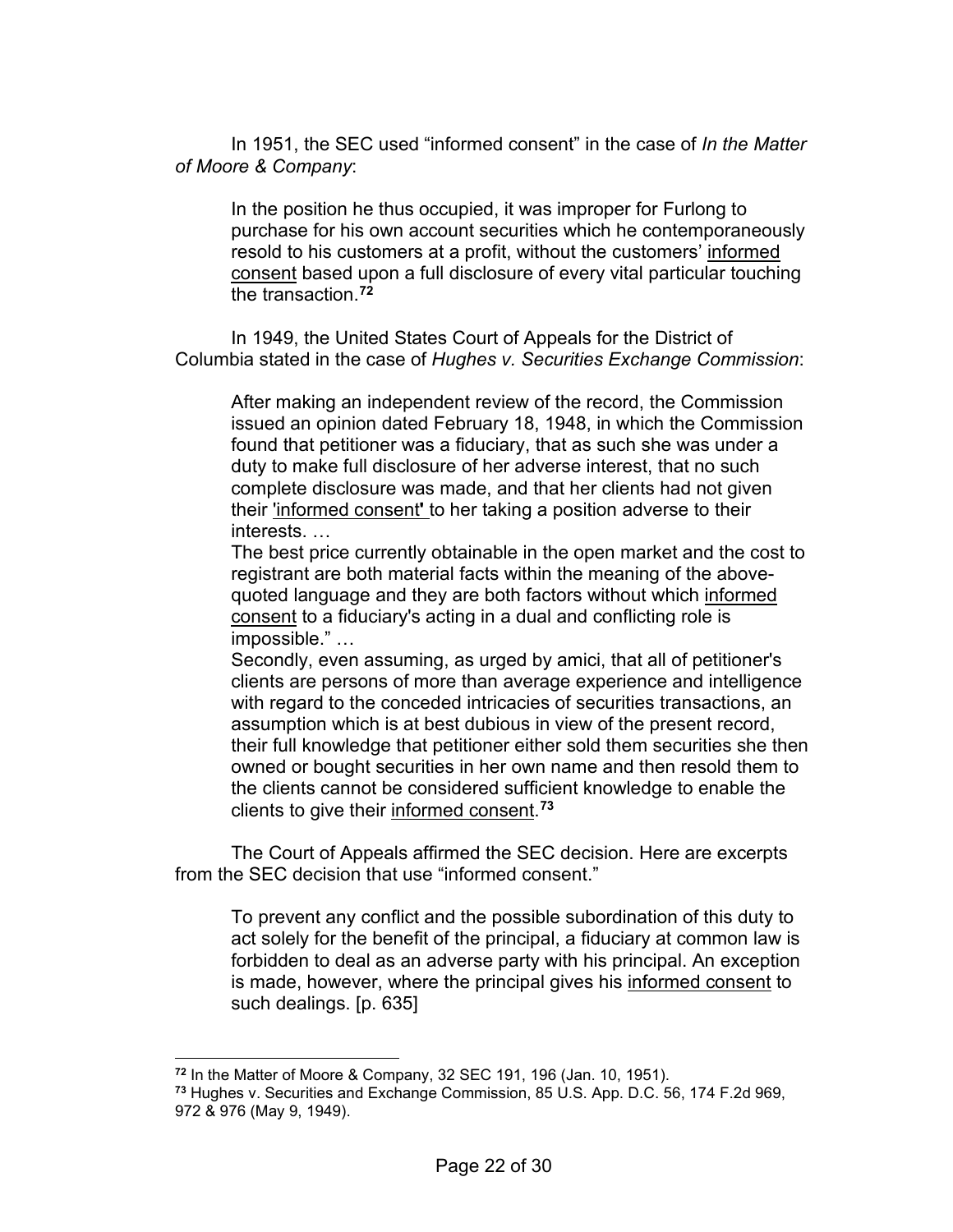Registrant has an affirmative obligation to disclose all material facts to her clients in a manner which is clear enough so that a client is fully apprised of the facts and is in a position to give his informed consent. [p. 639]

These statements are not expressions of persons who have given their informed consent to their adviser's taking an adverse position in dealing with them. [p. 640]

On the basis of the foregoing we conclude that registrant, after establishing a fiduciary relationship with her clients, has omitted to disclose material facts to such clients and has not obtained the informed consent which would provide the only possible justification for her dealing with such clients for her own account and under circumstances in which her self-interest might conflict with her fiduciary obligations to them. [p. 643]

Finally, as we have already stated, the required disclosures must be made before the completion of the transaction so that the client can, in fact, give his informed consent to the proposed sale or purchase. [p. 646]**[74](#page-22-0)**

In 1950, Hugh L. Sowards excerpted the above *Hughes* SEC decision in his legal book - COMMENTS, CASES AMD MATERIALS ON CORPORATE FINANCE - and included the first four of the above uses of "informed consent.**[75](#page-22-1)** Hugh L. Sowards (-1982) was a professor at the University of Miami School of Law and wrote major treatises on securities regulation.**[76](#page-22-2)**

In 1948 in a YALE LAW JOURNAL article on over-the-counter trading, the author wrote:

Whereas the *Hughes* decision requires divulging of market price, cost and capacity, the judicial rule holds that only capacity need to be revealed. From this disclosure courts have implied that the ensuing transaction enjoys the client's informed consent, on the apparent assumption that, thus warned, the clients can protect themselves by checking elsewhere the value of the securities involved.**[77](#page-22-3)**

In 1948 in a VANDERBILT LAW REVIEW article on over-the-counter securities, the author wrote:

<span id="page-22-0"></span>**<sup>74</sup>** In the Matter of Arleen W. Hughes doing business as E.W. Hughes & Company, 27 SEC 629 (Feb. 18, 1948).

<span id="page-22-1"></span>**<sup>75</sup>** Hugh L. Sowards, COMMENTS, CASES AND MATERIALS ON CORPORATE FINANCE (Buffalo, N.Y.: Dennis & Co. Inc. 1950), 870, 871, 874, 877.

<span id="page-22-2"></span>**<sup>76</sup>** James S. Mofsky, *In memoriam Hugh L. Sowards*, UNIVERSITY OF MIAMI LAW REVIEW, 36:xix-xx (1982).

<span id="page-22-3"></span>**<sup>77</sup>** *Disclosure requirements on over-the-counter trading*, YALE LAW JOURNAL, 57(7):1316, 1321 (June 1948).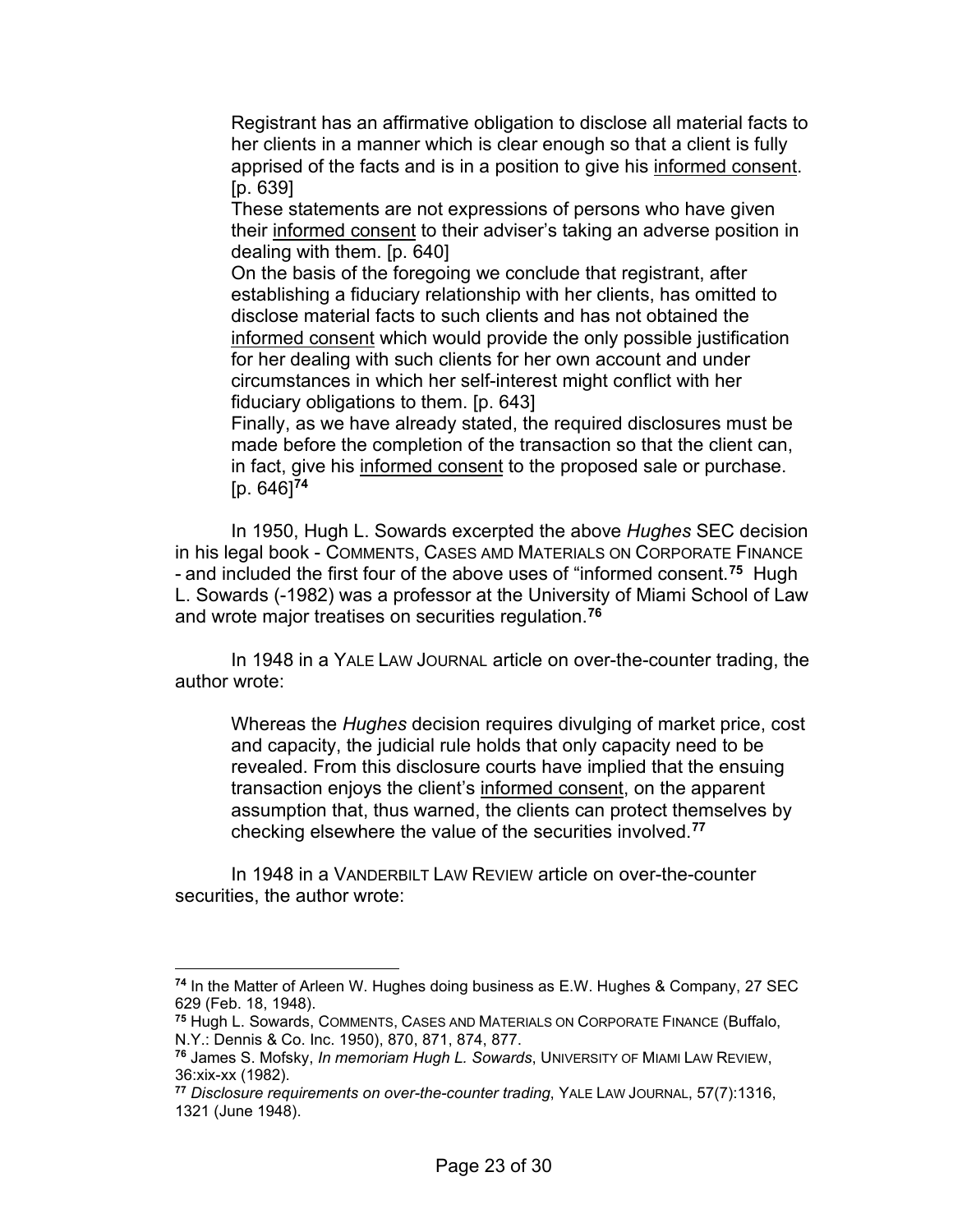It is well settled that by the mere form of the words employed as a confirmation, a broker cannot transform himself into a principal at will. Where the elements of agency exist only the specific and informed consent of the customer is sufficient to change such a relationship.**[78](#page-23-0)**

In 1946, the Securities Exchange Commission used "informed consent" in three decisions. *In the Matter of Oxford Company, Inc.,* included:

That role could not be changed without explicit and informed consent in each case prior to the completion of the transaction… To hold that a securities firm can, under the circumstances outlined in this case, validly act as a principle would be to ignore the meaning of the act, and permit the firm, without particular, explicit, and informed consent, by a mere play of words to shift its position in the course of the transaction to suit the convenience of the moment.**[79](#page-23-1)**

*In the Matter of Investment Registry of America, Inc*., included:

While it is not necessary, for the purposes of this case to discuss the question at length (see Oxford Company, Inc., 21 S.E.C. 681 (1946), it is fundamental that a broker cannot, by a mere form of words employed in a confirmation, transform himself at will into a principal. Where the elements of agency exist in the relationship (as e.g.. in this case the reliance of customers on respondent's rendition of investment advice, prior dealings, and so forth) only specific and informed consent of the customer is sufficient to change the relationship.**[80](#page-23-2)**

*In the Matter of Norris & Hirshberg, Inc.,* quoted *Oxford* at 885, and further included:

To procure assent for specific transactions was only part of respondent's duty. That assent should have been a fully informed consent to respondent's acting at arms length as a dealer. [p. 884] A broker-dealer vested with a power which, in its precise terms, limits the authority to that of a broker cannot without the informed consent of the customers act as a principal and point to our rules in justification. [p. 895]**[81](#page-23-3)**

<span id="page-23-0"></span>**<sup>78</sup>** L. Guy Clinton, *Over-the-counter securities markets*, 1 VANDERBILT LAW REVIEW 602, 617 (1948).

<span id="page-23-1"></span>**<sup>79</sup>** In the Matter of Oxford Company, Inc., 21 SEC 681, 692 (Jan. 3, 1946), SEC Securities Act Release No. 3769 (Jan. 4, 1946), 15.

<span id="page-23-2"></span>**<sup>80</sup>** In the Matter of Investment Registry of America, Inc., 21 SEC 745 (Jan. 10, 1946).

<span id="page-23-3"></span>**<sup>81</sup>** In the Matter of Norris & Hirshberg, Inc., 21 SEC 865 (Jan. 22, 1946).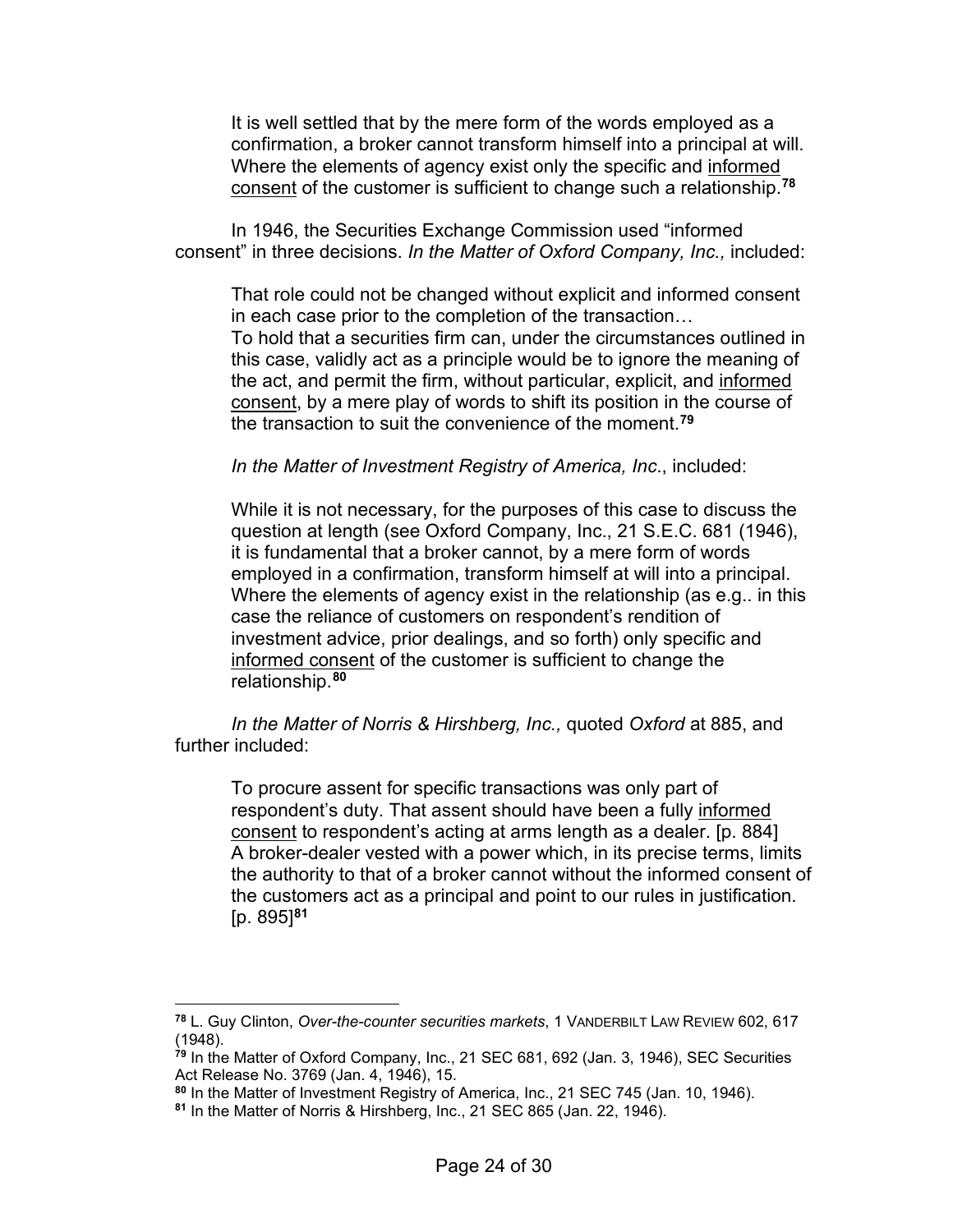The discussion of the *Oxford* case in the 1946 SEC annual report included:

The Commission held that under all of the circumstances the firm was under the duty to act as agent for the customer in the absence of explicit and informed consent to the firm's acting as principal.**[82](#page-24-0)**

In a 1946 article in the CALIFORNIA LAW REVIEW about California state security issues, T.W. Dahlquist wrote:

If he deals adversely to this principal, or serves dual interests, full and complete disclosure must be made and an informed consent thereto obtained. [p. 713]

Non-action by the customer after receiving the dealer confirmation does not constitute ratification. Subsequent ratification would require complete disclosure and explicit, affirmative and informed consent by the customer. [p. 715]

But even high-grade securities firms which conduct their nonposition trading on the basis of a fair and reasonable spread - sometimes at a gross profit of only one-half point - must clearly bring home to their customers explicit knowledge, at the outset of the transaction, that they are acting in a dealer capacity, and must obtain the customer's informed consent to such relationship.**[83](#page-24-1)**

T.W. Dahlquist was a San Francisco attorney. He was the student editor of the California Law Review in 1922.

In a 1946 article in the Harvard Law review about federal regulation of brokers and dealers, William Taft Lesh wrote:

The Commission further said that to hold in these circumstances that a securities firm can validly act as a principal would be to ignore the meaning of the statute, "and permit the firm, without particular, explicit, and informed consent, by a mere play of words, to shift its position in the course of the transaction to suit the convenience of the moment."**[84](#page-24-2)**

<span id="page-24-0"></span>**<sup>82</sup>** *Regulation of Brokers and Dealers, Administration of the Securities Exchange Act of 1934*, TWELFTH ANNUAL REPORT OF THE SECURITIES AND EXCHANGE COMMISSION - FISCAL YEAR ENDED JUNE 30, 1946 (Washington DC: U.S. G.P. O. 1947), 35.

<span id="page-24-1"></span>**<sup>83</sup>** T.W. Dahlquist, *Regulations and civil liability under the California Corporate Securities Act: IV*, CALIFORNIA LAW REVIEW, 34(4):695 (Dec. 1946).

<span id="page-24-2"></span>**<sup>84</sup>** William Taft Lesh, *Federal regulation of over-the-counter brokers and dealers in securities*, HARVARD LAW REVIEW, 59(8):1237, 1264-65 (Oct. 1946), quoting the *Oxford* decision.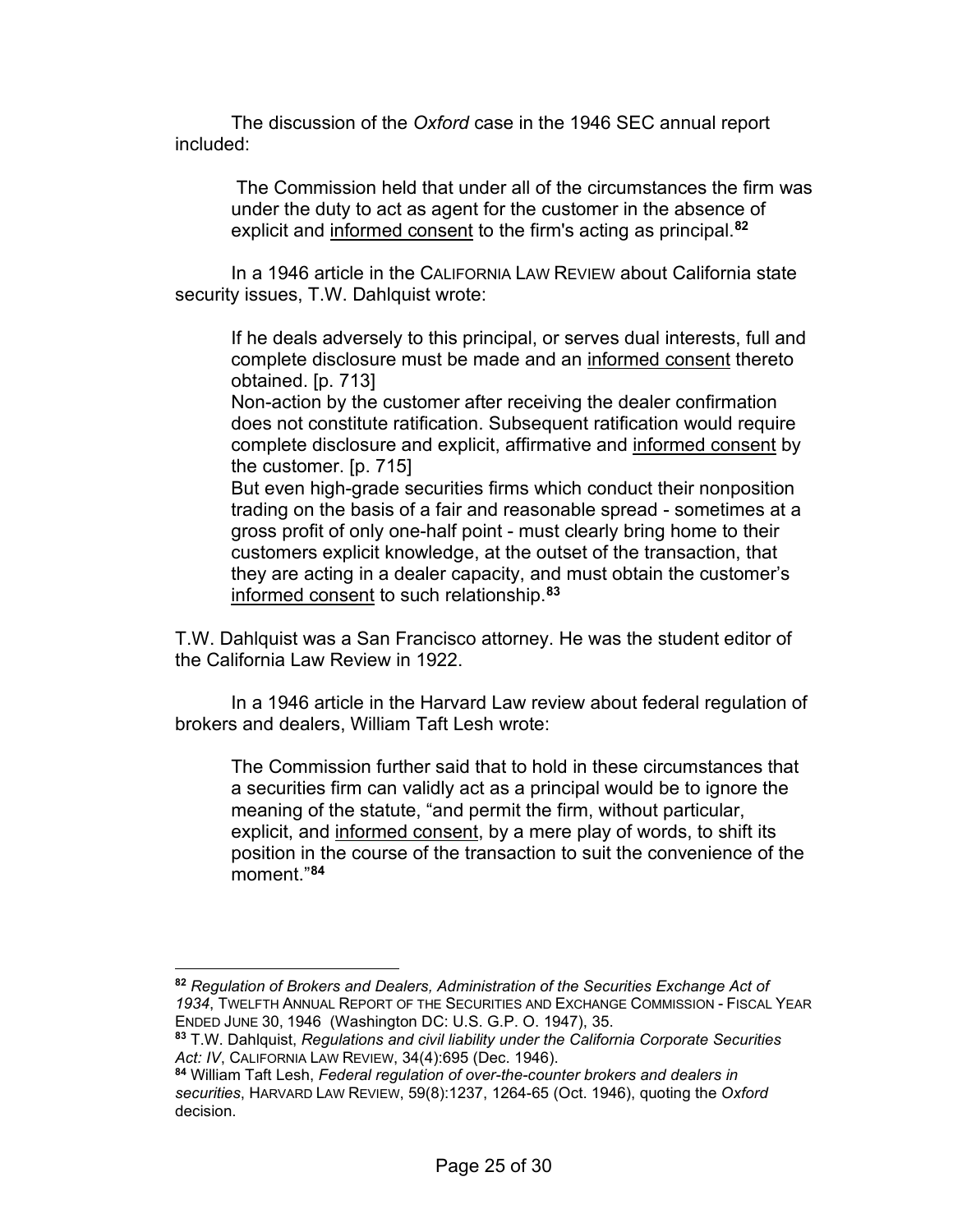William Taft Lesh (1906-1993) was Special Counsel to the Trading and Exchange Division of the Securities and Exchange Commission at the time he wrote this article.**[85](#page-25-0)**

In a 1945 review of securities issues, Chester T. Lane and George S. Parlin wrote:

The court declined to disturb an order of the Commission which conditioned the delisting of securities by a requirement that the informed consent of the security holders be first obtained. [p. 634, note 3]

Requiring the informed consent of the security holders was, as argued by the applicant, a long step beyond prior precedents. [p. 639]**[86](#page-25-1)**

Chester T. Lane was Deputy Foreign Liquidation Commissioner, Department of State and former Chief Counsel of the Securities and Exchange Commission (1938-1942). George S. Parlin was an Assistant General Counsel with the Securities and Exchange Commission.**[87](#page-25-2)**

Note that there was a near miss in which the term was almost used in a March 1944, SEC opinion:

When the relationship between a broker-dealer and his customer is established as one of agent and principal, it is not within the agent's power to free himself from his duties to act as such in transactions with his principal without the clearest warning…. There was nothing to prevent Davis and Fleming from altering this relationship by mutual, informed, consent….**[88](#page-25-3)**

### **ATTORNEY RESPONSIBILITES**

The practice of law is another context in which there is a professional duty of disclosure and "informed consent" has been used to describe the actions of clients when the attorney has satisfied the duty of disclosure.

In 1948, the Colorado Supreme Court in the case of *People ex rel. Kent v. Denious*, claiming professional misconduct by an attorney, used the term "informed consent" to describe the standard for the responsibility of attorneys to make disclosures to their clients:

<span id="page-25-0"></span>**<sup>85</sup>** HARVARD LAW REVIEW, 59(8):1276 (Oct. 1946),

<span id="page-25-1"></span>**<sup>86</sup>** Chester T. Lane & George S. Parlin, *Security issues and Exchanges*, 1945 ANNUAL SURVEY AMERICAN LAW 634, 639 (1945) [discussing Shawmut Association v. Securities Exchange Commission, 146 F.2d 791 (1st Cir. 1945). The term "informed consent" is not used in the *Shawmut* decision.].

<span id="page-25-2"></span>**<sup>87</sup>** Ibid., at 634.

<span id="page-25-3"></span>**<sup>88</sup>** In the Matter of Bond & Goodwin, Incorporated, 15 SEC 584, at 594 (Mar. 17, 1944).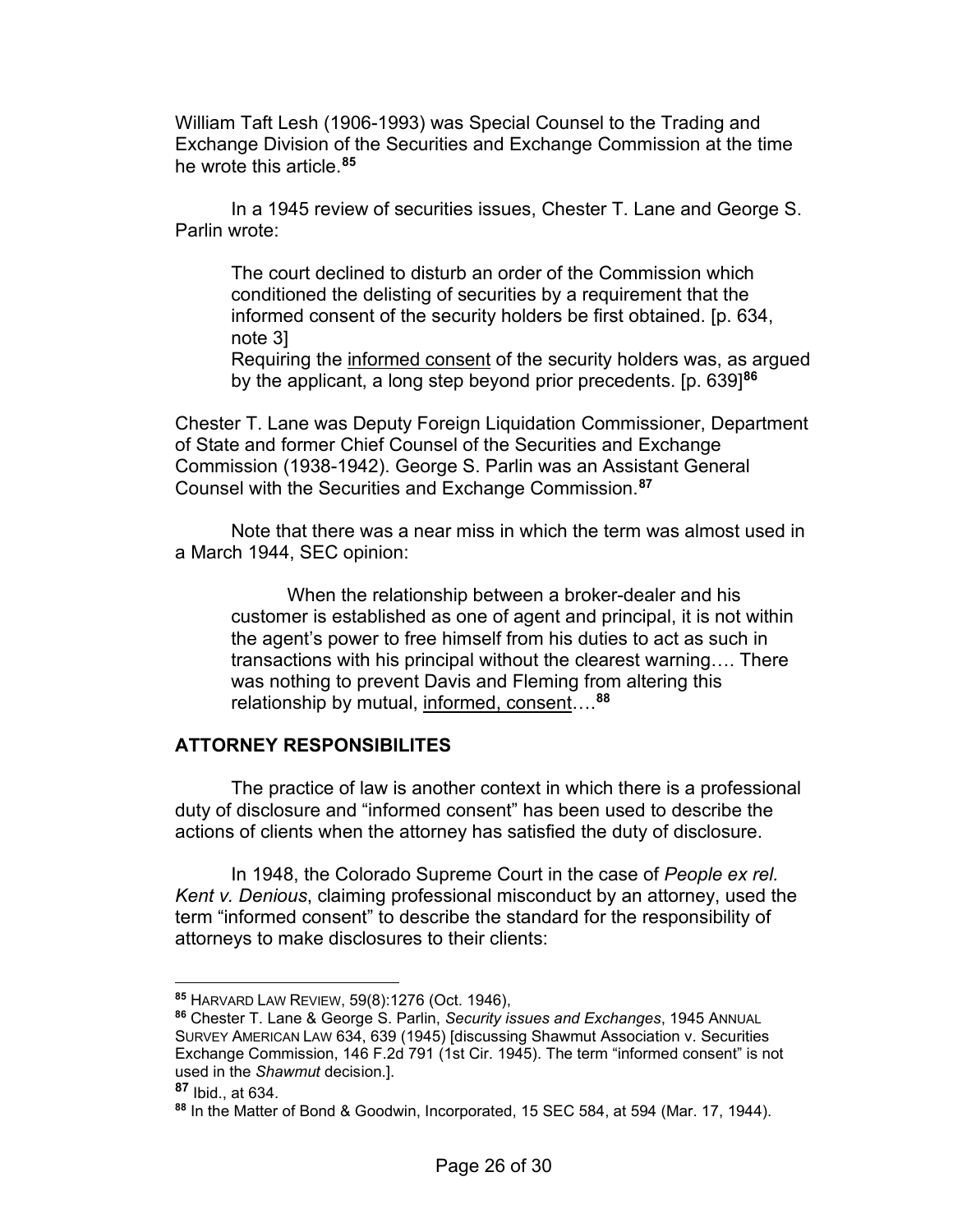The question of respondent's intent in taking title to these properties is the all-important question involved in this proceeding. If, as he declares, and as the manager testified he was told, respondent took title subject to petitioner's approval and with intent of obtaining her informed consent thereto, the transaction was still improper, but not venal nor sufficient cause to justify disbarment or suspension in the situation here presented;…**[89](#page-26-0)**

The duty of disclosure to clients predates the use of the term "informed consent." Canon 6 of the Canons of Ethics of the American Bar Association adopted in 1908 includes:

It is unprofessional to represent conflicting interests, except by the express consent of all concerned given after a full disclosure of the facts.**[90](#page-26-1)**

## **TRUSTS AND ESTATES**

Trusts and estates were the context in which fiduciary duties originated. Trustees have a duty of disclosure to the beneficiaries of trusts. "Informed consent" has been used to describe the actions of beneficiaries when the trustee has satisfied this duty.

In 1940, the United States Court of Appeals for the District of Columbia used "informed consent" in describing the responsibilities of trustees in the case of *Earll v. Picken*:

…the sale was invalid upon the principle that a trustee is not permitted to buy in the trust property on his own account without permission of the court or informed consent of the beneficiaries;…**[91](#page-26-2)**

In 1938, A New York Surrogate's Court stated in *In re Estate of S. Agnes Smith*:

There is no reason for a requirement of unnecessary expenditure or useless waste of the time of all concerned when it is evident that this is unnecessary by reason of the informed consent to the payment of all persons who may by any possibility possess any interest in the subject-matter, provided such persons are all *sui juris*. **[92](#page-26-3)**

<span id="page-26-1"></span><span id="page-26-0"></span>**<sup>89</sup>** People ex rel. Kent v. Denious, 118 Colo. 342, 353, 196 P.2d 257, 263 (June 28, 1948). **<sup>90</sup>** James M. Alman, *Considering the A.B.A.'s 1908 Canons of Ethics*, FORDHAM LAW REVIEW, 71(6):2395-2508 (2003), appendix at 5.

<span id="page-26-2"></span>**<sup>91</sup>** Earll v. Picken, 113 F.2d 150, at 158, 72 App. D.C. 91 (Apr. 15, 1940).

<span id="page-26-3"></span>**<sup>92</sup>** In re Estate of S. Agnes Smith, 169 Misc. 615, 617, 8 N.Y.S.2d 383 (Surr. Ct. Dec. 8, 1938).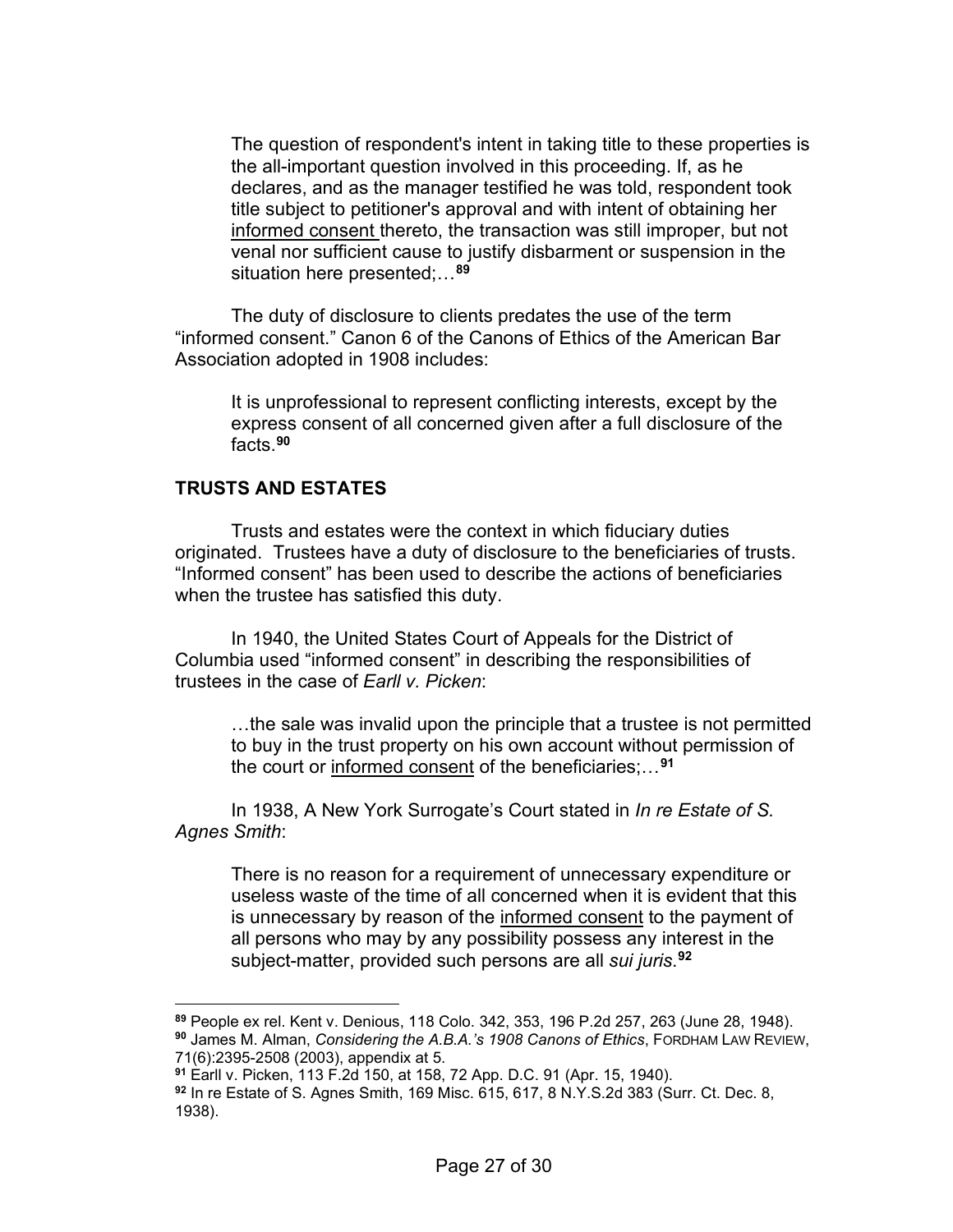# **LABOR RELATIONS**

The use of the term "informed consent" in the area of labor relations is more akin to its use in the area of politics and governance. It is not used to reflect a duty of one individual to inform another. It is used to reflect the general need to provide sufficient information so that participants in the process of labor relations can fulfill their duties of representation and promote labor peace.

In 1933, Henry C. Metcalf wrote in an article *A new industrial partnership*:

> Employee representation is functionally a logical and essential element in the plan of organization which industry is slowly developing - a plan by which in each administrative area and on each administrative level the process of executive direction and control is tempered by representative deliberation and active, informed consent. **[93](#page-27-0)**

Henry C. Metcalf (1867-1942) was an organizational theorist and professor of political science at Tufts College.

Ordway Tead and Henry Clay Metcalf repeated this statement virtually verbatim in their 1933 book, LABOR RELATIONS UNDER THE RECOVERY ACT:

In short, employee representation promises to become a permanent feature of corporate relations with employees because it id functionally a logical and essential element in the plan of organization which industry is slowly developing - a plan in which each administrative area and at each administrative level the process of executive direction and control is tempered by representative and active, informed consent. **[94](#page-27-1)**

In 1920, "informed consent" appeared in an industrial relations circular from the University of Wisconsin:

It is fairly safe, then, to urge that all labor auditing be performed under joint direction and by the free and informed consent of the workers.**[95](#page-27-2)**

<span id="page-27-0"></span>**<sup>93</sup>** Henry C. Metcalf, *A new industrial partnership,* NORTH AMERICAN REVIEW, 236(6):531, at 535 (Dec. 1933).

<span id="page-27-1"></span>**<sup>94</sup>** Ordway Tead and Henry Clayton Metcalf, LABOR RELATIONS UNDER THE RECOVERY ACT (New York: Whittlesey House 1933, 100-101.

<span id="page-27-2"></span>**<sup>95</sup>** The University of Wisconsin – University Extension Division - Department Group and Community Service - Bureau of Commercial and Industrial Relations, Circular No. 2, A LABOR POLICY AND THE LABOR AUDIT (August 30, 1920), 13.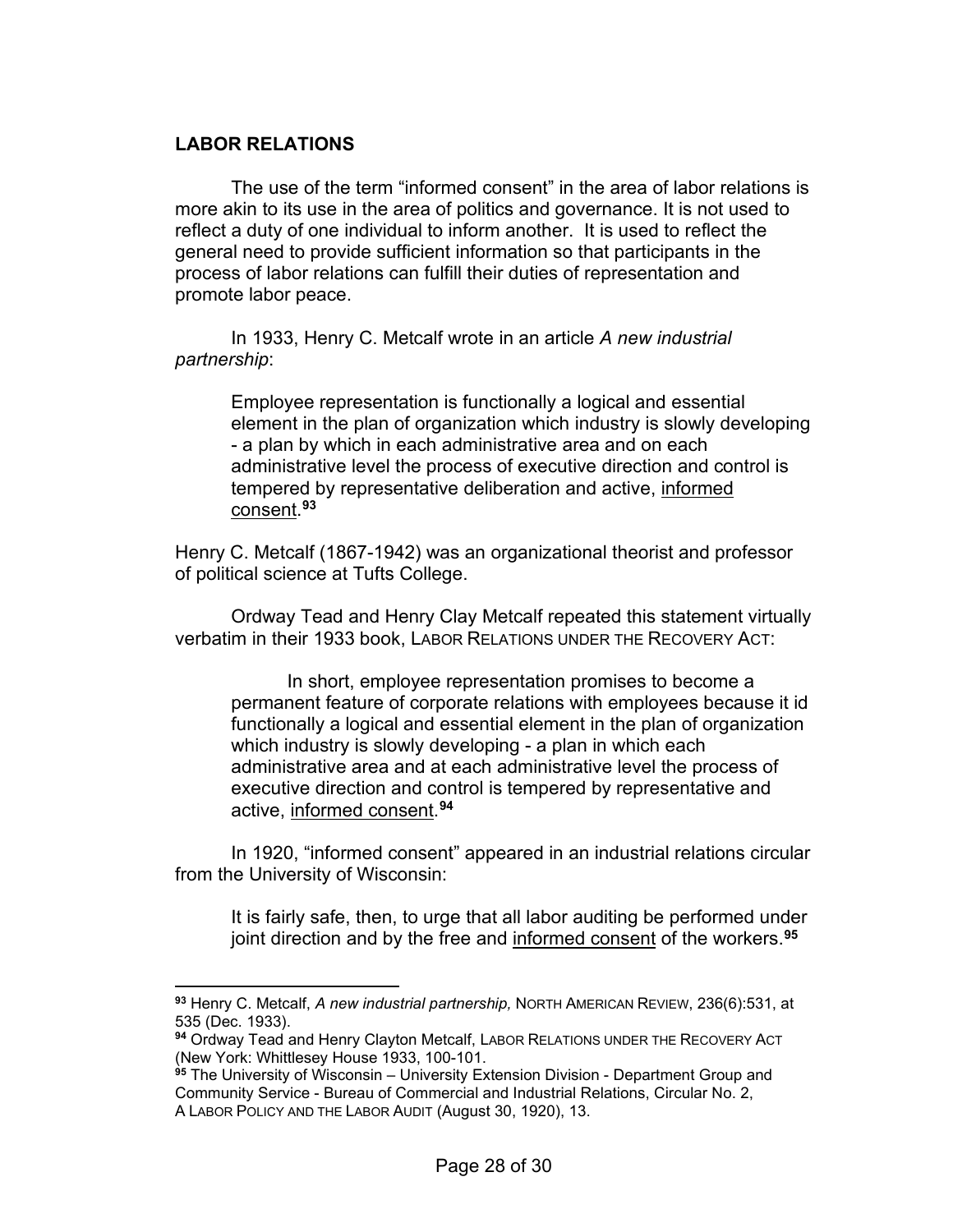### **OTHER CONTEXTS**

"Informed consent" has been used in a few other contexts that are not tied to imposing a duty of disclosure.

On July 5, 1957, a federal court in Louisiana considered a motion in a criminal case to suppress evidence obtained without a warrant. The government claimed consent. The court stated:

It is fundamental, in the absence of a valid warrant, either of arrest or for a search, that the burden of proving there was a truly voluntary and fully informed consent rests upon the Government…**[96](#page-28-0)**

The court found that the standard had not been met and suppressed the evidence.

In 1953, Middletown (Ohio) Lincoln Mercury published advertisements in the local newspaper that included the line:

No replacements are ever made without your informed consent. **[97](#page-28-1)**

On 12 July 1942, the RACINE (Wis) JOURNAL TIMES SUNDAY BULLETIN published an article from Des Moines, Iowa, about a student who was having trouble enlisting. It included:

Informed consent of his parents necessary before he could be drafted because technically he was still 19.**[98](#page-28-2)**

Harold A. Phelps discussed divorce in CONTEMPORARY SOCIAL PROBLEMS. In the revised edition published in 1942, he wrote:

Essential Conditions of Marriage….In the third place, the consent of the parties must be free, deliberate, and informed…

…Divorce enters as a problem in the third condition, because, in basing the validity of the marriage contract upon free, deliberate, and informed consent, one presupposes (according to the advocates of divorce) a condition contrary to fact.**[99](#page-28-3)**

<span id="page-28-0"></span>**<sup>96</sup>** United States v. Kidd, 153 F. Supp. 606, 609 (W.D. La. July 5, 1957).

<span id="page-28-1"></span>**<sup>97</sup>** MIDDLETOWN JOURNAL (Ohio), 27 Nov. 1953, 20. The ad was repeated 1 Jan 1954, 3 Nov 1954 and 10 Nov 1954.

<span id="page-28-2"></span>**<sup>98</sup>** *An open letter to 'der Fuehrer,'* RACINE (Wis) JOURNAL TIMES SUNDAY BULLETIN, 12 July 1942, 1.

<span id="page-28-3"></span>**<sup>99</sup>** Harold A. Phelps, CONTEMPORARY SOCIAL PROBLEMS (New York: Prentice-Hall 1942) [the first sentence is cited as a quote from T.A. Lacey, MARRIAGE IN CHURCH AND STATE (London 1912), 26-29]